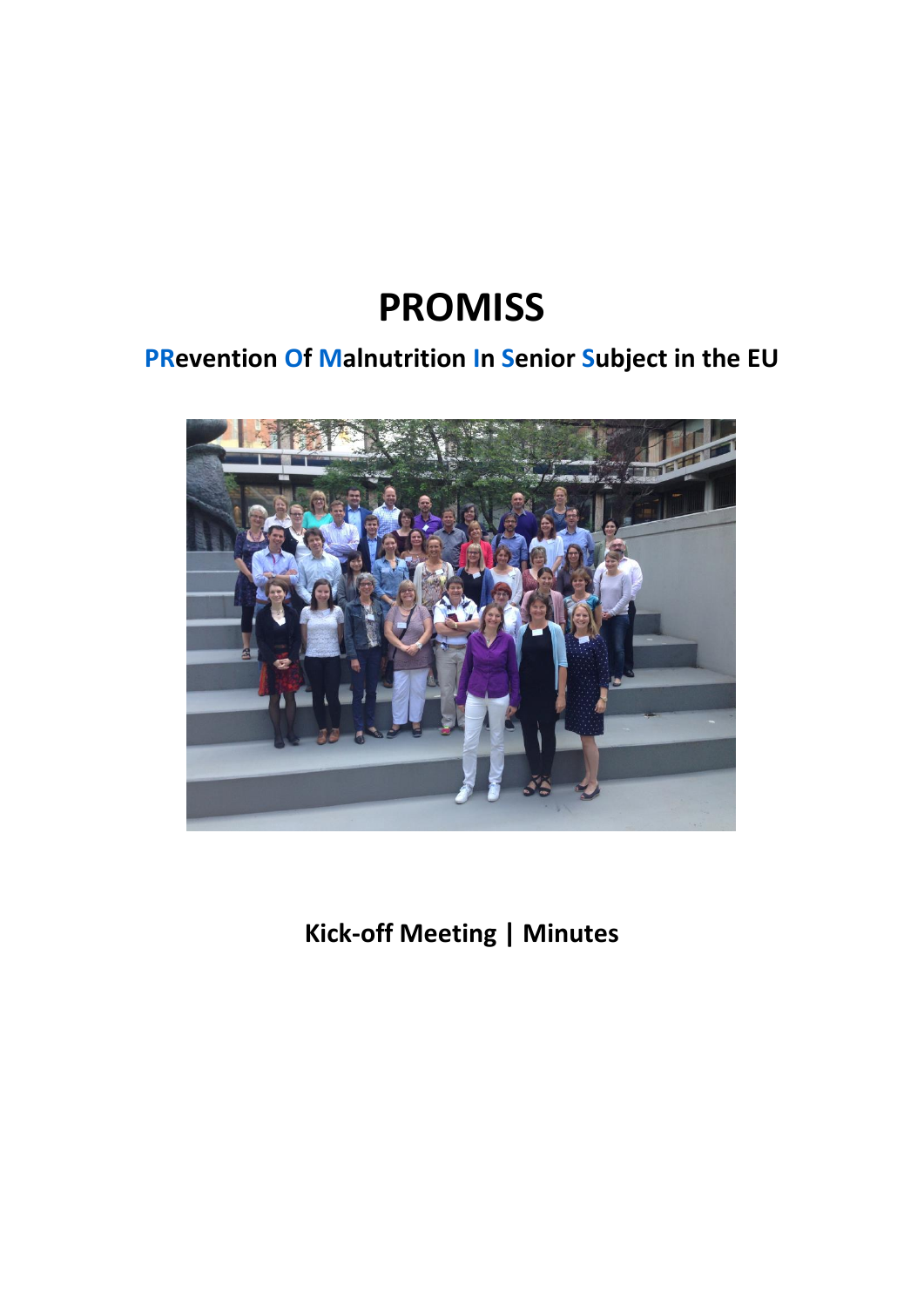# **Monday, June 6th 2016**

# **Attendants:**

| <b>Name</b>           | <b>Partner</b> | <b>Name</b>                | Partner      |
|-----------------------|----------------|----------------------------|--------------|
| Marjolein Visser      | VU             | Ellen Freiberger           | FAU/EUNAAPA  |
| Ingeborg Brouwer      | VU             | Richard Ijzerman           | <b>UGOT</b>  |
| Rachel van der Pols   | VU             | Kristien Fluitman          | <b>UGOT</b>  |
| Hanneke Wijnhoven     | VU             | Ingibjorg Gunnarsdottir    | UI           |
| Margreet Olthof       | VU             | Jolanda Boer               | <b>RIVM</b>  |
| Linda Hengeveld       | VU             | Marga Ocke                 | <b>RIVM</b>  |
| Michel Klein          | VU             | Bart Keijser               | <b>TNO</b>   |
| <b>Ilse Reinders</b>  | <b>VUMC</b>    | Annet Roodenburg           | <b>HAS</b>   |
| Peter Weijs           | <b>VUMC</b>    | Joost Linschooten          | <b>HAS</b>   |
| <b>Ophelie Durand</b> | <b>AGE</b>     | Yvonne van der Spek        | <b>FT</b>    |
| Georg Ruppe           | <b>EUGMS</b>   | <b>Aaron Fanning</b>       | <b>FT</b>    |
| Andrea Hovenier       | <b>EUGMS</b>   | Siska ten Hoeve            | <b>FT</b>    |
| Carol Jagger          | <b>UNEW</b>    | Hans Blonk                 | <b>BC</b>    |
| Hélène Payette        | US             | Pierre Vanacker            | <b>FL</b>    |
| Pierrette Gaudreau    | <b>US</b>      | Nele Willem                | <b>FL</b>    |
| Noemí Muñoz           | LGF            | Loïc Dierickx              | <b>FL</b>    |
| <b>Toine Hulshof</b>  | KG             | Merja Suominen             | UH           |
| Lien Van den Broeck   | <b>VIVES</b>   | Elke Naumann               | <b>EFAD</b>  |
| Lien Perdu            | <b>VIVES</b>   | Reka Kegyes Bozo           | <b>EFAD</b>  |
| Yves De Bleecker      | <b>VIVES</b>   | Manuela Thul               | <b>EFAD</b>  |
| Paolo Caserotti       | SDU            | Marian de van der Schueren | <b>ESPEN</b> |
| Eleanor Boyle         | SDU            | Saske Hoving               | <b>NCP</b>   |
|                       |                | Dick Hoogendoorn           | VU           |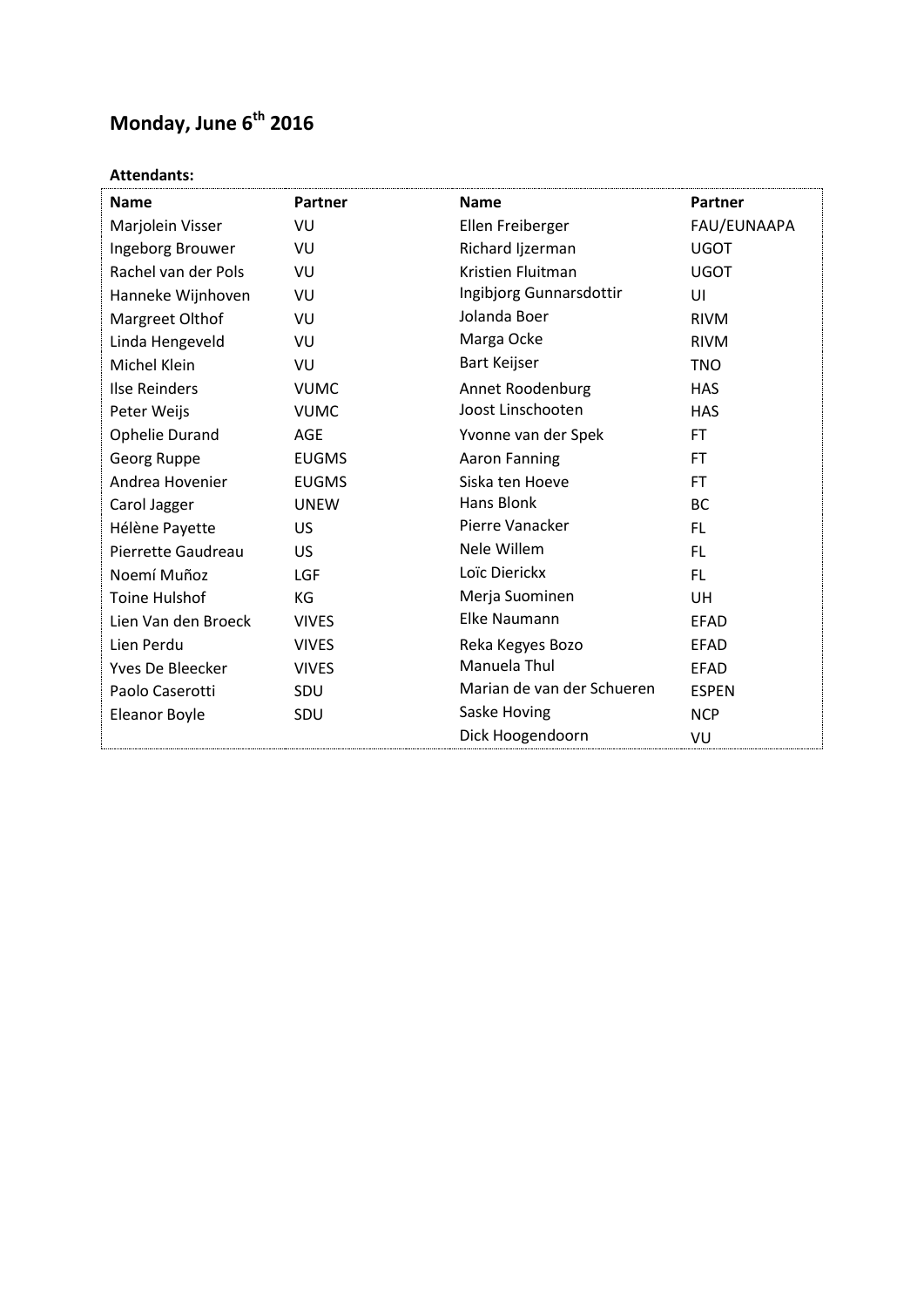**Meeting: PROMISS Overview of project** 

**Speaker: Marjolein Visser (PROMISS coordinator) Date: Monday, June 6th 2016 Time: 10.00-11.00h**

# **<<< in addition to attached presentation >>>**

#### **General remarks:**

- EU money is going to NuAge (Canada) because they deliver unique data to the project.
- NIA is no official partner, but the Health ABC Study data is available for PROMISS project

# **Malnutrition:**

- Specific focus on community dwelling older adults
- Very heterogeneous group of older adults
- Absolute numbers of malnutrition are higher in community dwelling older adults than in institutionalized older adults.
- Appetite is a central determinant of malnutrition; 10-15% of older adults report poor appetite.
- Interesting groups:
	- 1. older adults with poor appetite, but who are well-nourished
	- 2. older adults who are malnourished, but have good appetite.

# **Work packages:**

- WP1: Nutritional information from 24-h recalls or food diaries is available from 4 surveys and 2 cohorts (NuAge and Newcastle 85+).
- WP2: Physical activity pattern over the day can be studied by using accelerometers.
- WP3 includes a nested case-control study in the LASA cohort (Y2-3) and a mice experiment (Y4). WP3 will also be involved in the long-term trial of WP8.
- WP5: Results from all work packages come together in work package 5.
- WP6: For now, 3 experiments are scheduled which provide information for the long-term prevention trial (WP8):
	- $\circ$  Experiment 1: 3-week experiment focused on compliance with and feasibility of combined dietary and physical activity strategies.
	- o Experiment 2: 4-week experiment focused on compliance with dietary strategy including new food groups.
	- o Experiment 3: 4-week experiment focused on compliance with dietary strategy including new food groups.
- WP7: "PROMISS kitchen" is the name for the mix of participants involved in this project (nutritionists, consumer science people, industry people, food technology people, etc.).
- WP8: The long-term (cost)-effectiveness trial will be performed at two sides: Amsterdam, The Netherlands and Helsinki, Finland. The trial starts halfway year 3.
- WP9: The website name will be: [www.promiss-vu.eu](http://www.promiss-vu.eu/) and will consist of an internal and external part.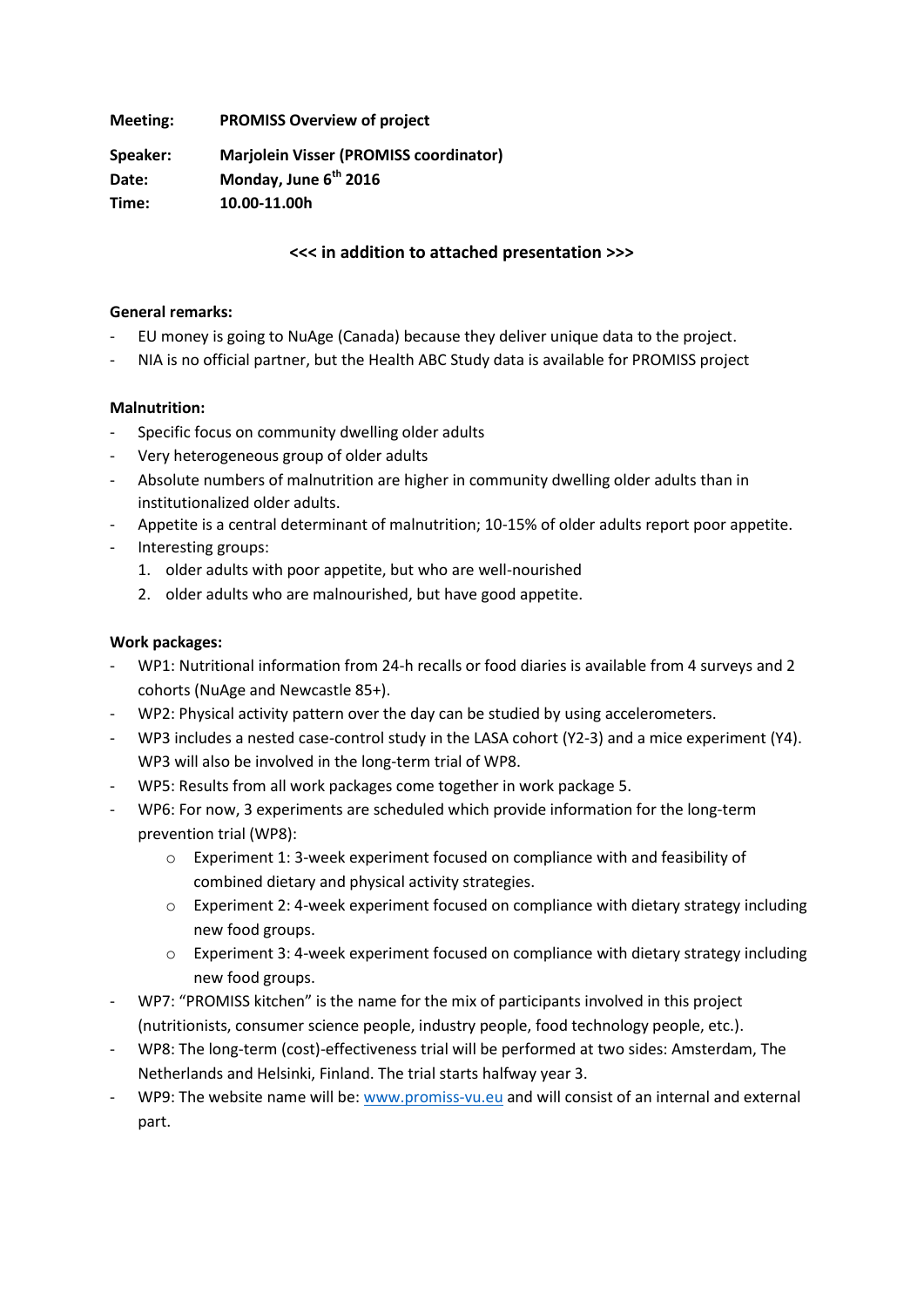**Meeting: Communication & Finances**

**Speaker: Ingeborg Brouwer (Project Manager) Date: Monday, June 6th 2016 Time: 11.30-11.45h**

# **<<< in addition to attached presentation >>>**

#### **Communication**

- Very important: Communication with EU, always via the project coordinator (Marjolein Visser).
- Contact between WPs: always via the PROMISS project office: [promiss.po@vu.nl.](mailto:promiss.po@vu.nl)
- Contact within a WP: via e-mail, teleconferences (GoToMeeting), meetings, etc, always via WP leader.
	- $\circ$  GoToMeeting can be used through PO (similar to Skype, but with sharing files on screen).
	- $\circ$  If you want to organize a teleconference by GoToMeeting, you can contact the PROMISS PO (Rachel van der Pols). She will assist you in setting up the meeting.
- External communication: always contact the PROMISS PO first.

#### **Website:**

- Building the website will start within a few weeks.
- If you have any ideas, experiences or preferences related to the content of the PROMISS website, please inform the PROMISS PO (as soon as possible).

# **Finances**

- The documents and budgets in the EU Participant Portal are leading.
- To get your money, you can start with filling out time sheets now (even if your work package will start later on in the project). But if you do so, keep in mind that you have to write time during the rest of the project.
- Please do not double count: do not write time during vacation and illness/sickness leave
- Write 100% integral: the number of hours on PROMISS, AND the number of hours on the rest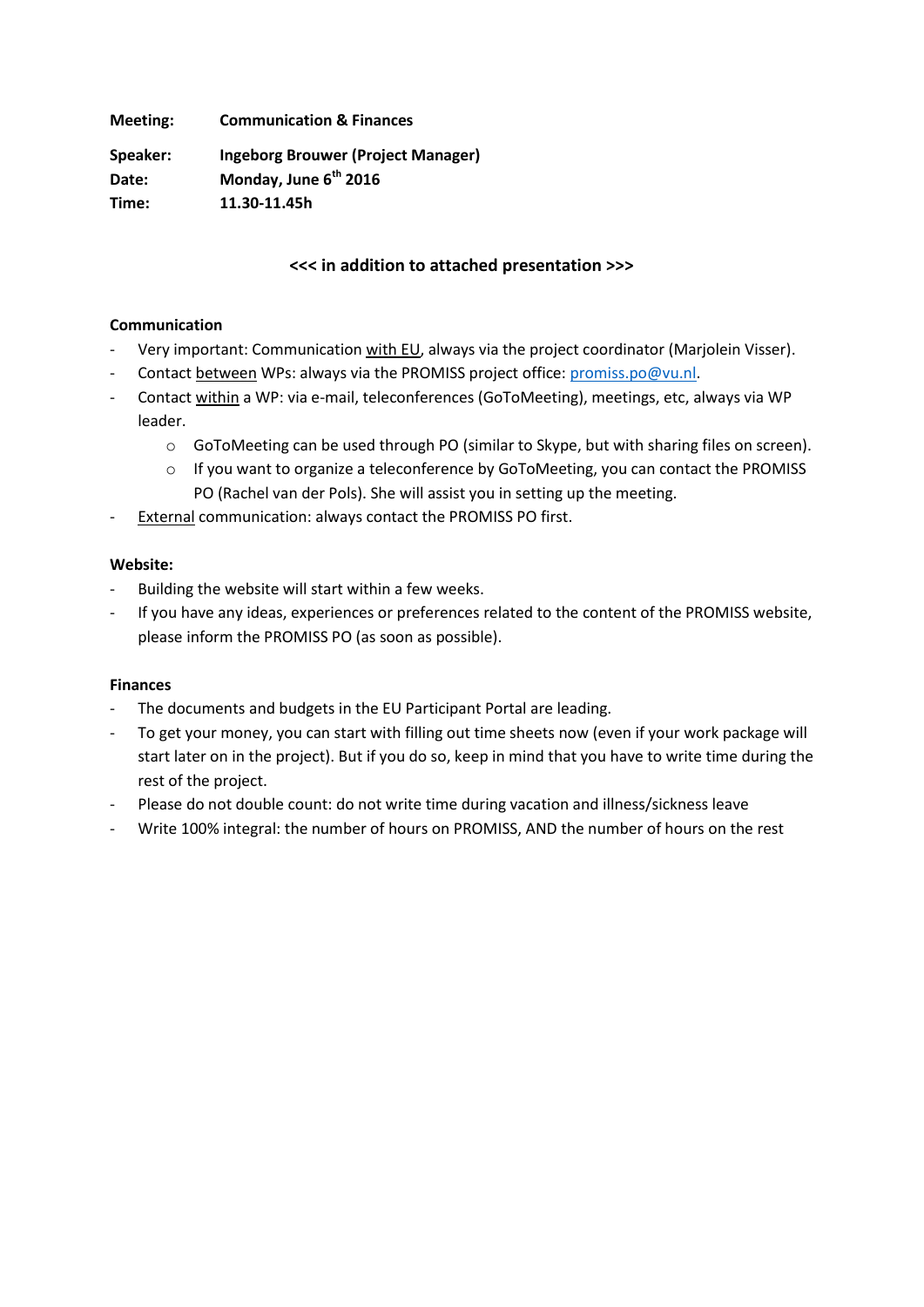**Meeting: Financial control**

**Speaker: Dick Hoogendoorn (controller) Date: Monday, June 6th 2016**

**Time: 11.45-12.00h**

# **<<< in addition to attached presentation >>>**

- The EU will not accept declarations of costs made before the start (April  $1<sup>st</sup>$ , 2016) or after the end date (March 31<sup>st</sup>, 2021) of the PROMISS project.
- With regard to personnel costs, keep in mind that the time you spend and want to declare, should be listed in the work package description.
- Travel expenses must be linked to an activity in the timesheets. You also have to prove your travel. Please, keep your tickets/boarding passes and receipts!
- If your institute's declarations have exceeded 325k € for PROMISS in a single reporting period, you should have an audit for that period.
- The overall budget for travel costs is communicated with the EU, so be careful with declaring costs on different budgets, for example changing personnel costs in travel costs, or the other way around.
- Within 'other costs' you can shift money, but it is very difficult to change personnel costs
- Consultant are allowed to do work for partner but hours should be written ("other costs").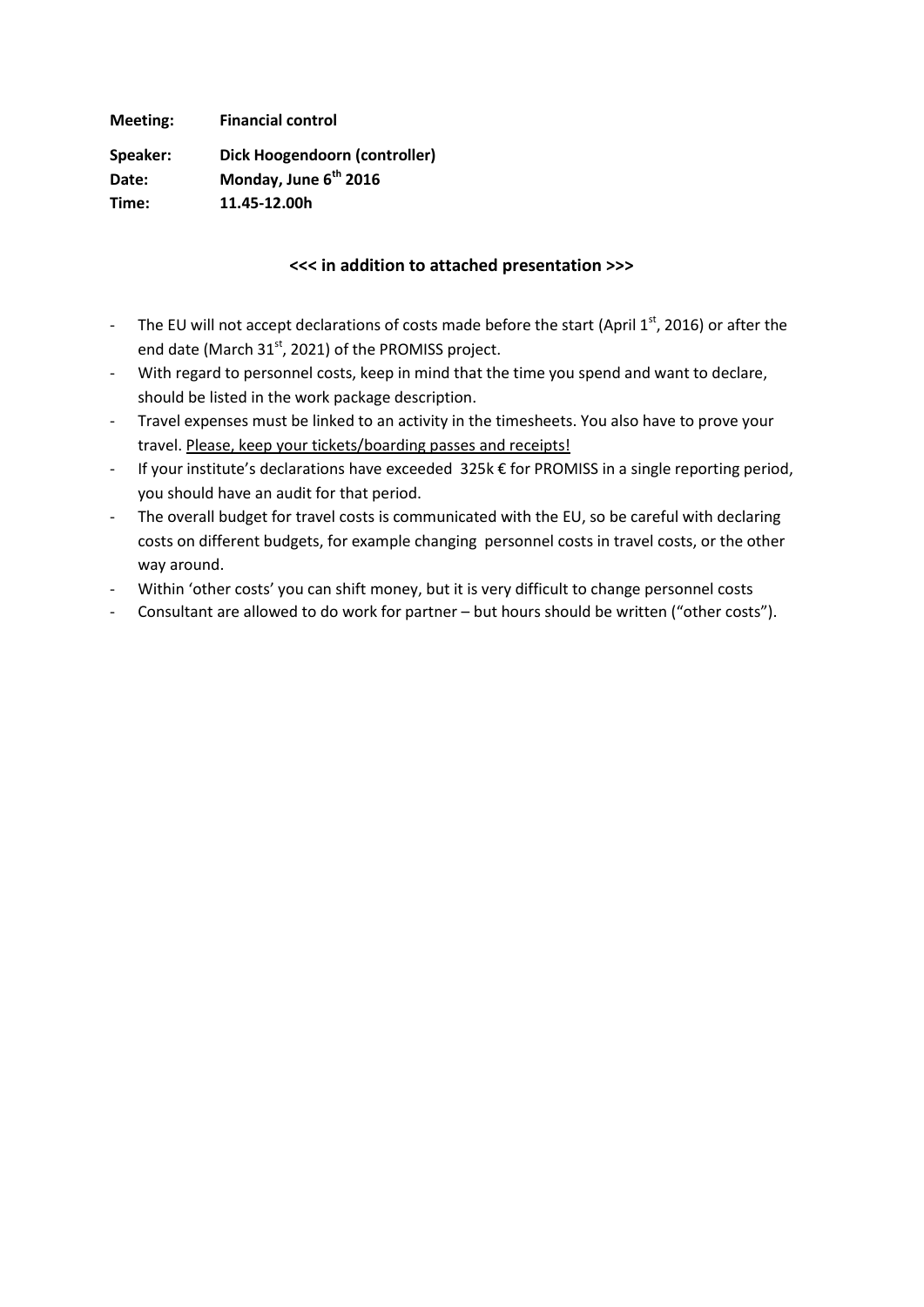**Meeting: National Contact Point**

**Speaker: Saske Hoving (Societal challenge 2) Date: Monday, June 6th 2016 Time: 12.00-12.15h**

# **<<< in addition to attached presentation >>>**

- The National Contact Points (NCP) give personalized support in applicant's own languages.
- You can find your own National Contact Point via the European Commission Participant Portal:
- <https://ec.europa.eu/research/participants/portal/desktop/en/home.html> > Support > National Contact Point.
- The Netherlands Enterprise Agency (Rijksdienst voor Ondernemend Nederland, RVO) gives personal assistance with regard to proposal writing (open calls, application procedures, proposal checks, etc.).
- In case of legal and financial questions:
	- o Contact the (VU) financial department
	- o Contact your own National Contact Point
	- o Contact the PROMISS PO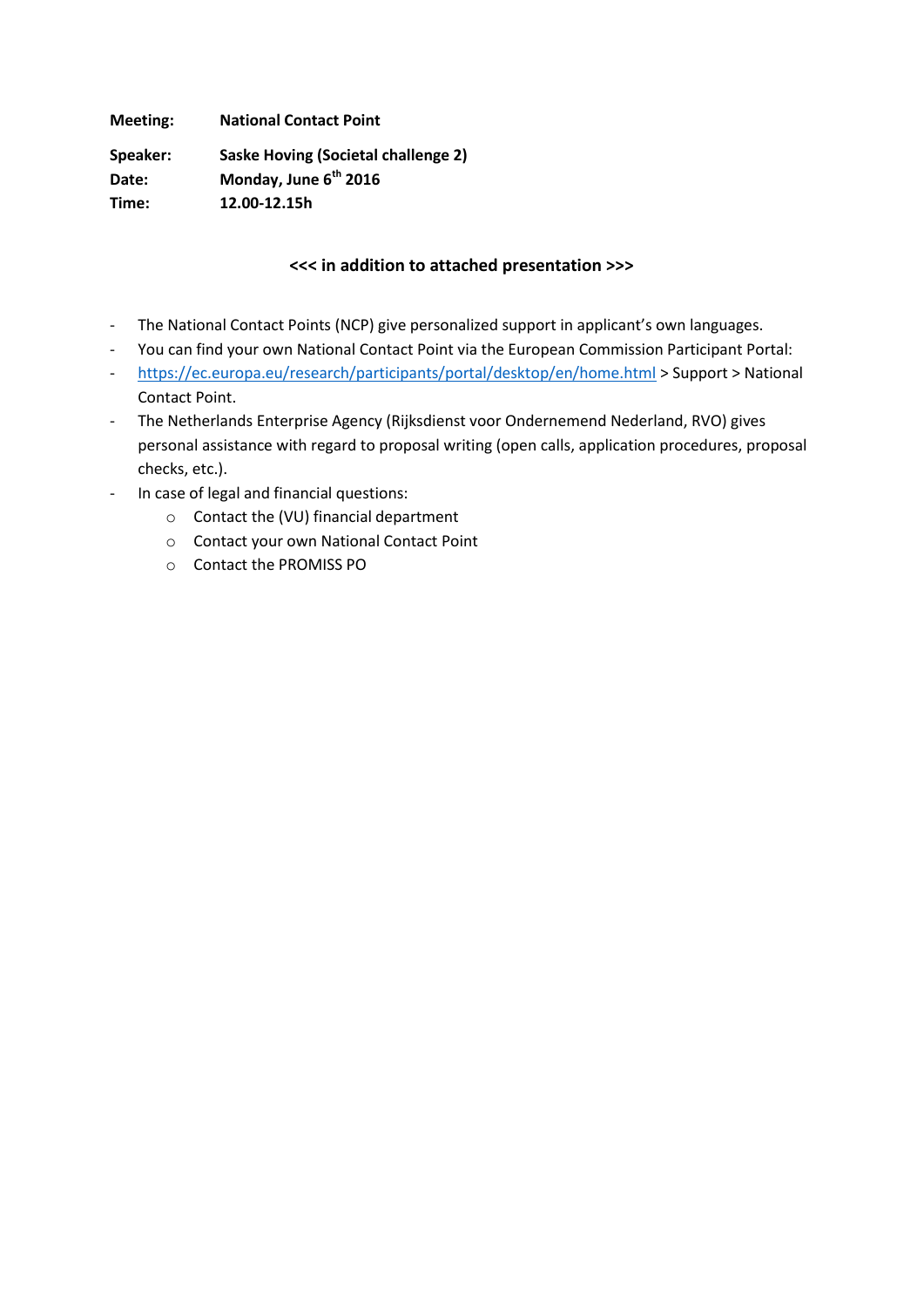**Meeting: Introduction Meeting WP1, 2 and 5**

**Chair: WP1 (Marjolein Visser) Date: Monday, June 6th 2016 Time: 13.30-15.00h**

# **<<< in addition to attached presentation >>>**

#### **Work package 1**

- The focus is on nutrition in a broad perspective: macronutrients, micronutrients, food groups, specific food products, etc.
- The most relevant clinical outcomes include frailty, functional decline (self-reported or objectively assessed) and quality of life.
- The deliverables are not specific about the papers that have to be published. We can, for example, do a meta-analysis.
- The PROMISS Analysis Plan Form is intended to be sure that there will be no overlap and to keep track of the projects and studies conducted within PROMISS.

# **Work package 2**

- The focus is on physical activity patterns, sedentary behaviour patterns and nap/sleep patterns.
- A sedentary behaviour questionnaire is available in LASA.
- MS. 2.2 is no longer a milestone, all protocols are deliverables for the EU

# **Newcastle 85+ Study (Carol Jagger)**

- The Newcastle 85+ Study is a cohort of individuals born in 1921 (recruited from general practices) who were first assessed at age 85 (baseline; 2006/2007). Follow-up assessments were at 18, 36 and 60 months. The plan is to assess them again at age 95.
- Including both community dwelling and institutionalized older adults.
- 5-7-day accelerometry was performed at phase 3 (36 months) only.
- Those who are recruited could be assessed on different levels:
	- o Look in general practice records (GPR) only
	- o Home assessment (HA) only
	- o GPR + HA
- Dietary assessment was performed by 24-multiple pass records on two non-consecutive days.
- Data access:
	- o See details of questionnaires and Excel sheet showing biomarkers on the website.
	- o Complete the data request form (available at website).
	- o Forms will be reviewed by the Data Guardians Group (chair until July 2016: Carol Jagger).
	- o After approval, the password protected data will be send.

# **AGES (Ingibjorg Gunnarsdottir)**

- The AGES-Reykjavik Study is a continuum of the Reykjavik Study. For the original Reykjavik Study, all individuals living in the Reykjavik area in 1967 who were born between 1907 and 1935 were invited.
- In AGES, the only question regarding appetite is: "Do you have an illness or physical condition that interferes with your appetite or ability to eat?"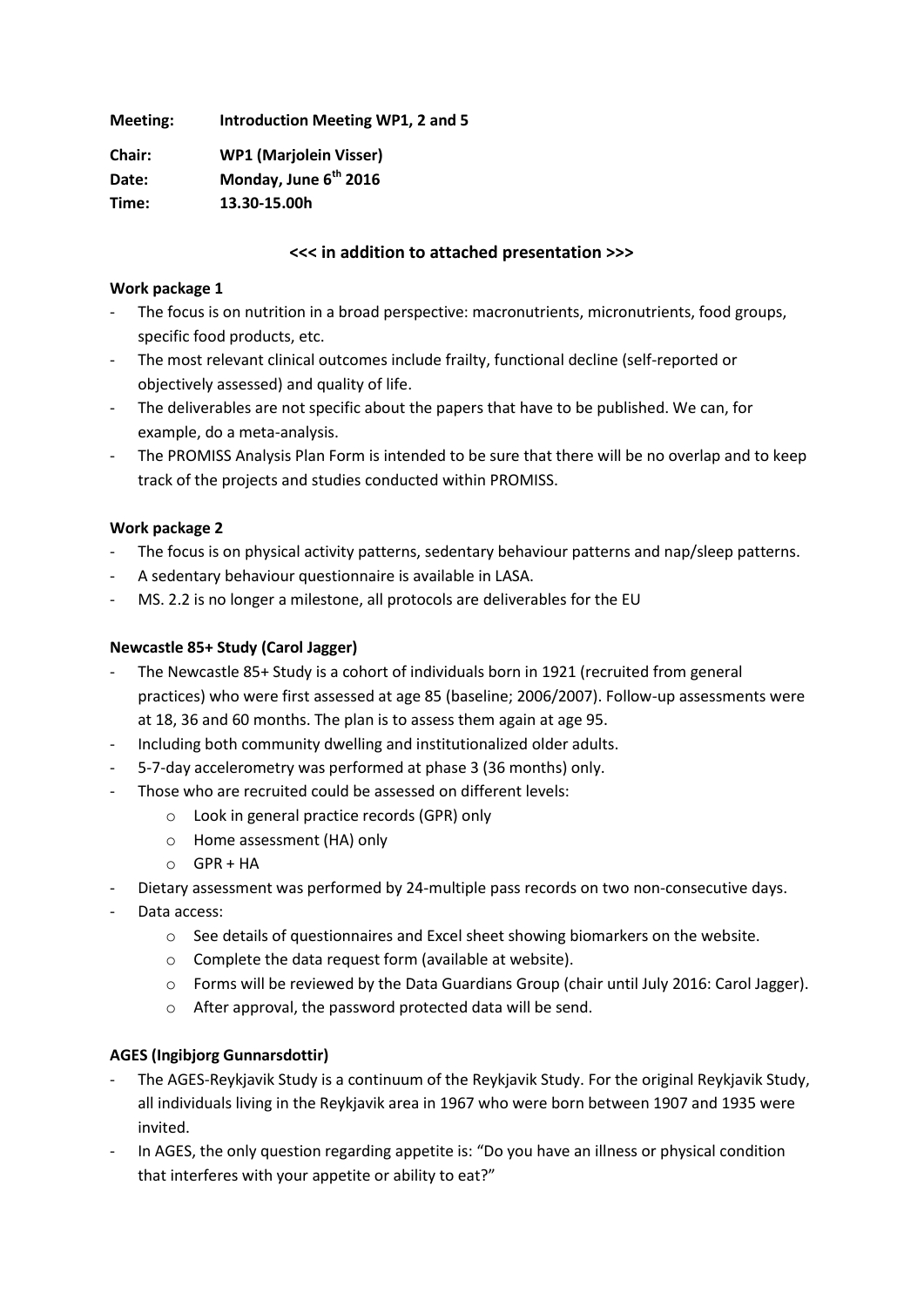Using data within Iceland is possible, but takes time. It is currently unknown if AGES data can be used outside Iceland (by other partners). Ingibjorg will figure this out.

# **NuAge (Hélène Payette)**

- NuAge is a cohort of people with general good health, with N≈300 in each sex and age strata.
- Dietary assessment was performed by FFQ at baseline (asking for the food intake in the last 12 months) and by three non-consecutive 24-h recalls at four annual time points.
- Data collection through face-to-face interviews and telephone interviews in between
- Bio bank available including blood, saliva and morning urine
- Data access:
	- o Submit an analysis proposal form.
	- o When your analysis proposal is approved, the data will be send to you.

# **Health ABC Study (Marjolein Visser)**

- Data access:
	- o Freely available for the PROMISS project partners
	- o Submit a data analysis form.
	- $\circ$  When your data analysis form is approved, you will receive a password that gives you access to the internal website (containing protocols, questionnaires, data, etc.), where you can download the data.

# **LASA (Marjolein Visser)**

- LASA includes some ancillary studies, in which information on food and lifestyle has been measured: the Lifestyle study (2007) and the Nutrition and Food Behaviour Study (2014).
- All measurements performed at home
- Data access:
	- o Submit an analysis proposal form to LASA director Martijn Huisman [\(ma.huisman@vumc.nl\)](mailto:ma.huisman@vumc.nl).
	- $\circ$  When your analysis proposal is approved, the data manager will send you the data (zip file).

# **RIVM (Margo Ocké)**

- For PROMISS, European surveys were selected which includes at least 100 participants aged 65+ years and with multiple 24-h dietary recalls or food records:
	- o Finland: FINDIET 2007 and FINDIET 2012, dietary recalls used
	- o France: INCA2 2006-2007, food records used
	- o Italy: INRAN-SCAI 2005-2006, food records used
	- o The Netherlands: RIVM, 24-h dietary recalls and non-consecutive dietary records used
- The data from the surveys cannot be pooled, because of differences in methodology.
- It have to be figured out whether the surveys include data on appetite and other factors of interest to the PROMISS project (Jolanda Boer).

# **HANC (Paolo Caserotti)**

554 subjects in HANC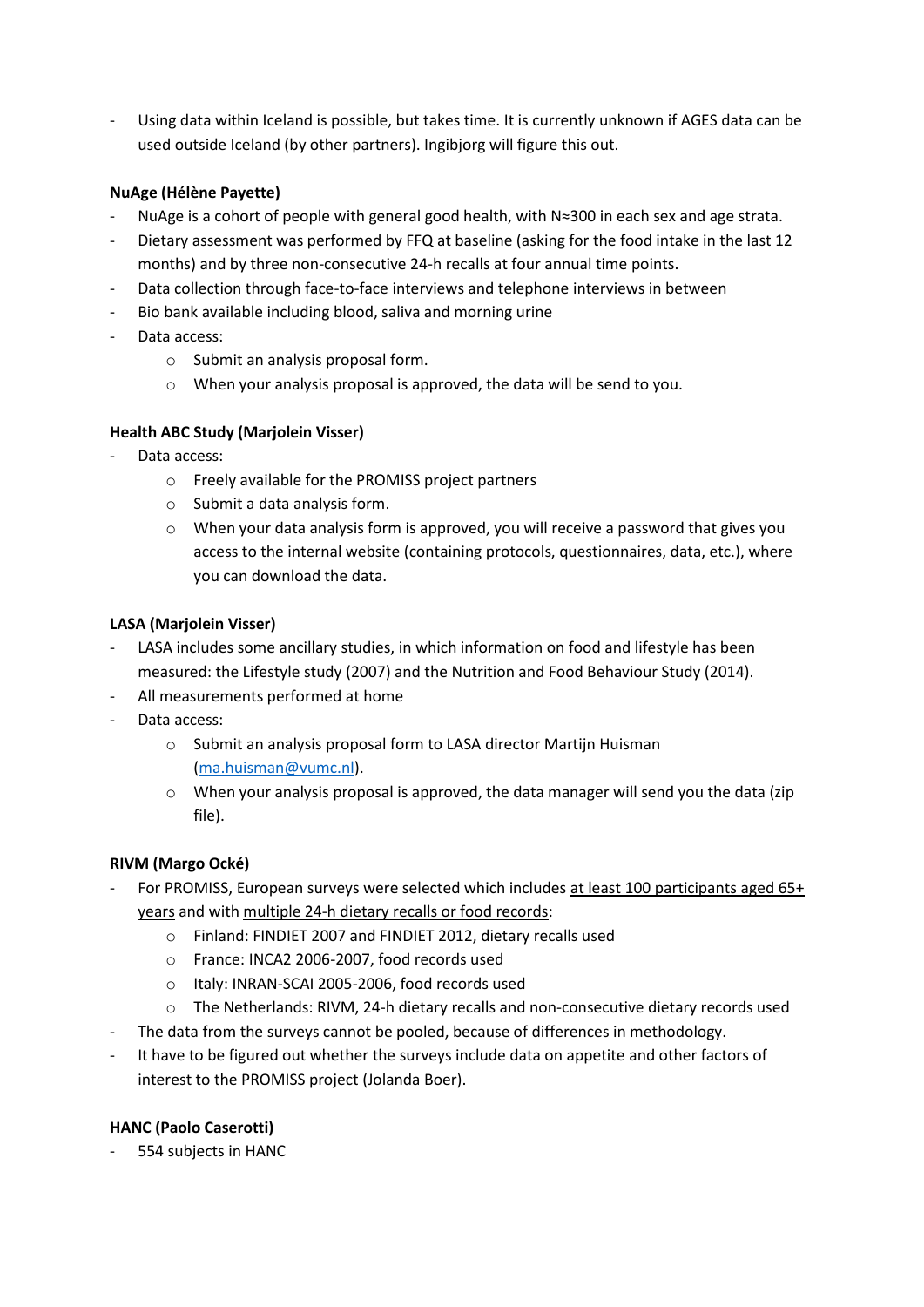- An intervention study will soon start: *Prevention of frailty in 80+ year old community-dwelling citizens through a tailored action plan focusing on optimizing intake of milk-based protein combined with exercise.*  $\rightarrow$  Development of protocol is in first phase, so input is welcome!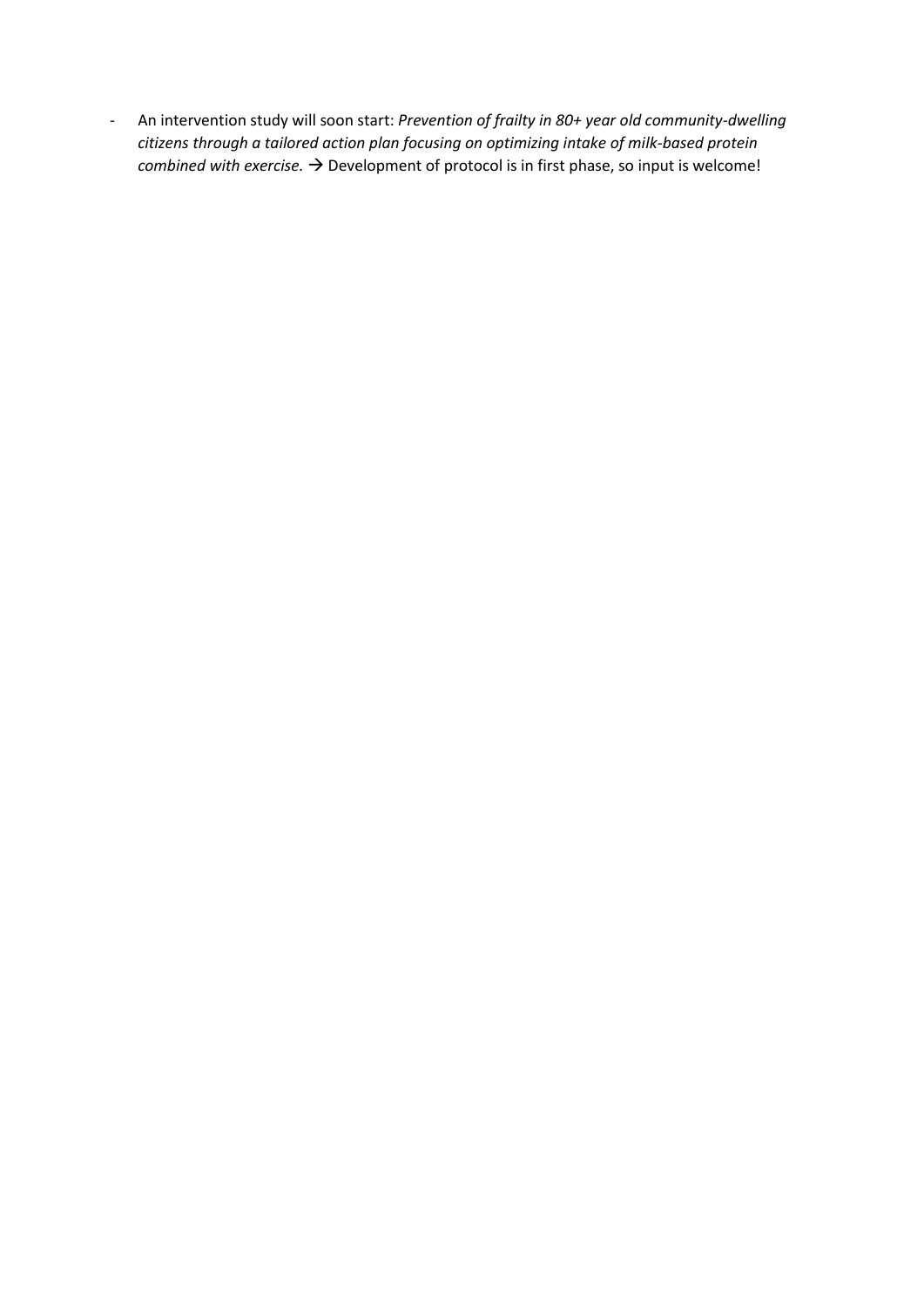**Meeting: Introduction Meeting WP3,4,5,6,7 and 8**

**Chair: WP7 (Lien van de Broeck) Date: Monday, June 6th 2016 Time: 15.30-17.00h**

# **<<< in addition to attached presentation >>>**

#### **VIVES (Lien van den Broeck)**

- Working together with SME's, companies, applied sciences
- Working for local enterprises
- Involving students in research
- Innovative recipes

#### **UGOT (Kristien Fluitman)**

- Microbiome and obesity and diabetes (previous work)
- Now: Microbiome and undernutrition
- fMRI studies Richard IJzermans is experienced.

#### **LGF (Noemi Munoz)**

- French name but located in Barcelona
- International company
- Lead Spanish market in infant nutrition
- Distributing via pharmacological companies
- Work in WP4, 6 and 7
- $R&D \rightarrow$  both Marylise Beaucreux and Noemi

#### **Kellogg (Toine Hulshof)**

- Founder of breakfast cereals and cornflakes
- Variety of foods (mainly US and Canada)
- Expertise = breakfast
- Involved in WP4 (Q: what should we develop?), WP6, 7 and 8

#### **FT (Aaron Fanning)**

- Owned by farmers
- Put theory into new foods
- Company from New Zealand
- Exporting milk throughout the world
- Science and technology based in New Zealand
- 350 scientist R&D
- Process dairy and use it in many different ways
- Involved in WP 4,6,7,8,
- Siska ten Hoeve is based in the Netherlands
- Aaron is available on the site from New Zealand

#### **Newcastle university (Carol Jagger)**

- HNRC involved in nutritional work of 85+ study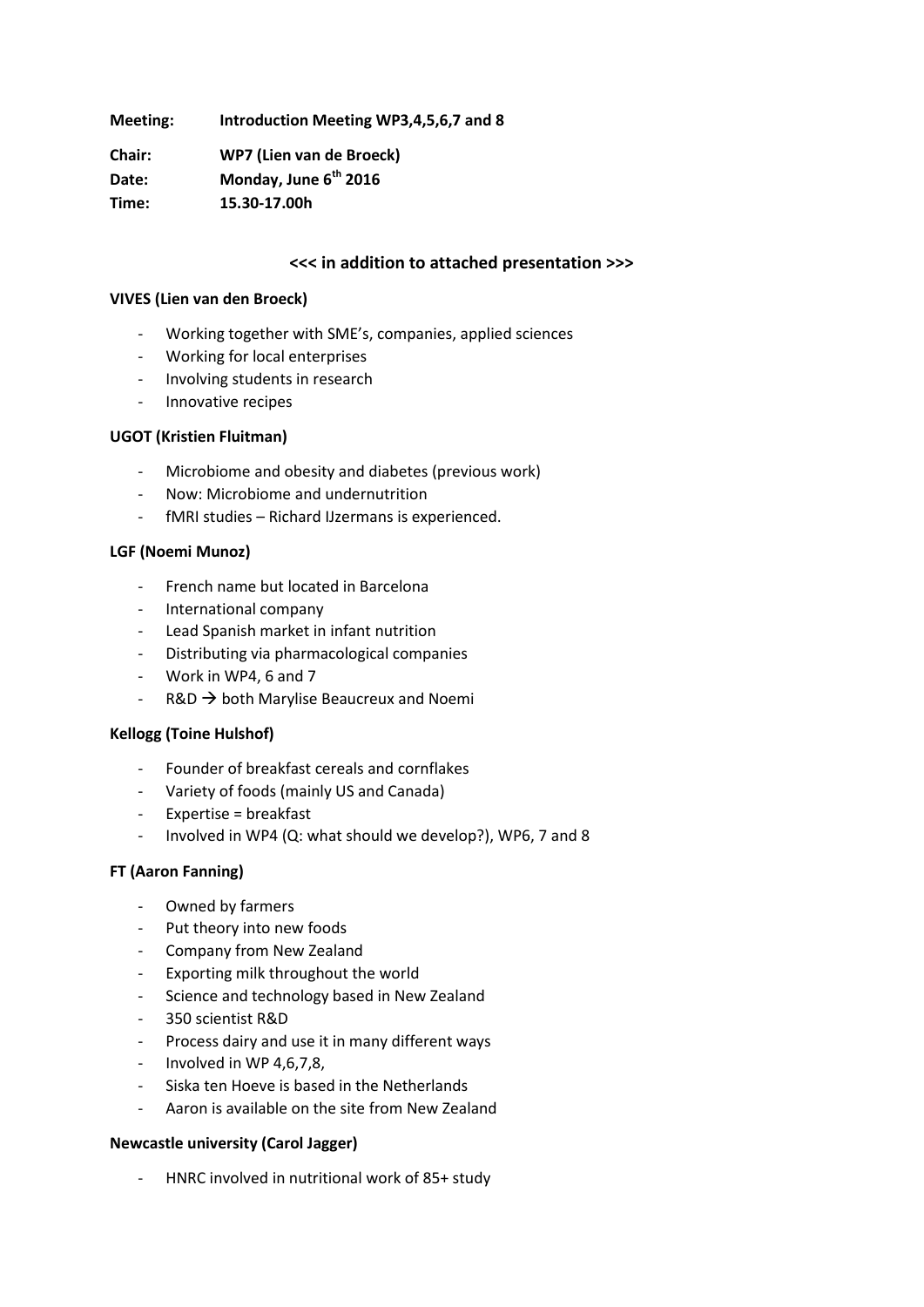- FUSE helps to disseminate the results from this project
- EIT health might be an organization where we could get some funding from either to run summer courses, dissemination activities, work with industrial partners
- National aging science and innovation = UK wide money from government research with university and industry – helps to disseminate research
- Antoneta Granic = post doc working on PROMISS

#### **SDU (Paolo Caserotti)**

- Covers Physical Activity science
- Teaching undergrad and PhD students
- Main vision interdisciplinary approach

#### **BC (Hans Blonk)**

- **Sustainability**
- LCA analyses environmental impact of products (production, waste management)
- Specialized in food and agriculture
- Provide performance management
- If you want to make a diet/food pattern more sustainable and still want to keep this within health boundaries
- Gerard Kramer is WP leaders for WP5
- OPtimeal is a tool that will be used in this project: optimize solutions within nutritional and health boundaries.

#### **FL (Pierre Vanacker)**

- Distribution of meals to older adults at home (fresh on table) or institutionalized
- Make #15 million meals a year
- R&D and innovation is key to product leadership
- 10 kitchens in Belgium/the Netherlands to produce as fresh as possible (cold or hot line)
- B2G = business to government
- B2B = business to business
- B2C = business to consumer

#### **VU computer science (Michel Klein)**

- Persuasive technology
- Individualize and personalize technology

#### **UH (Merja Suominen)**

- Faculty of medicine
- Nutritionist
- Many trials about nutrition
- What about recruitment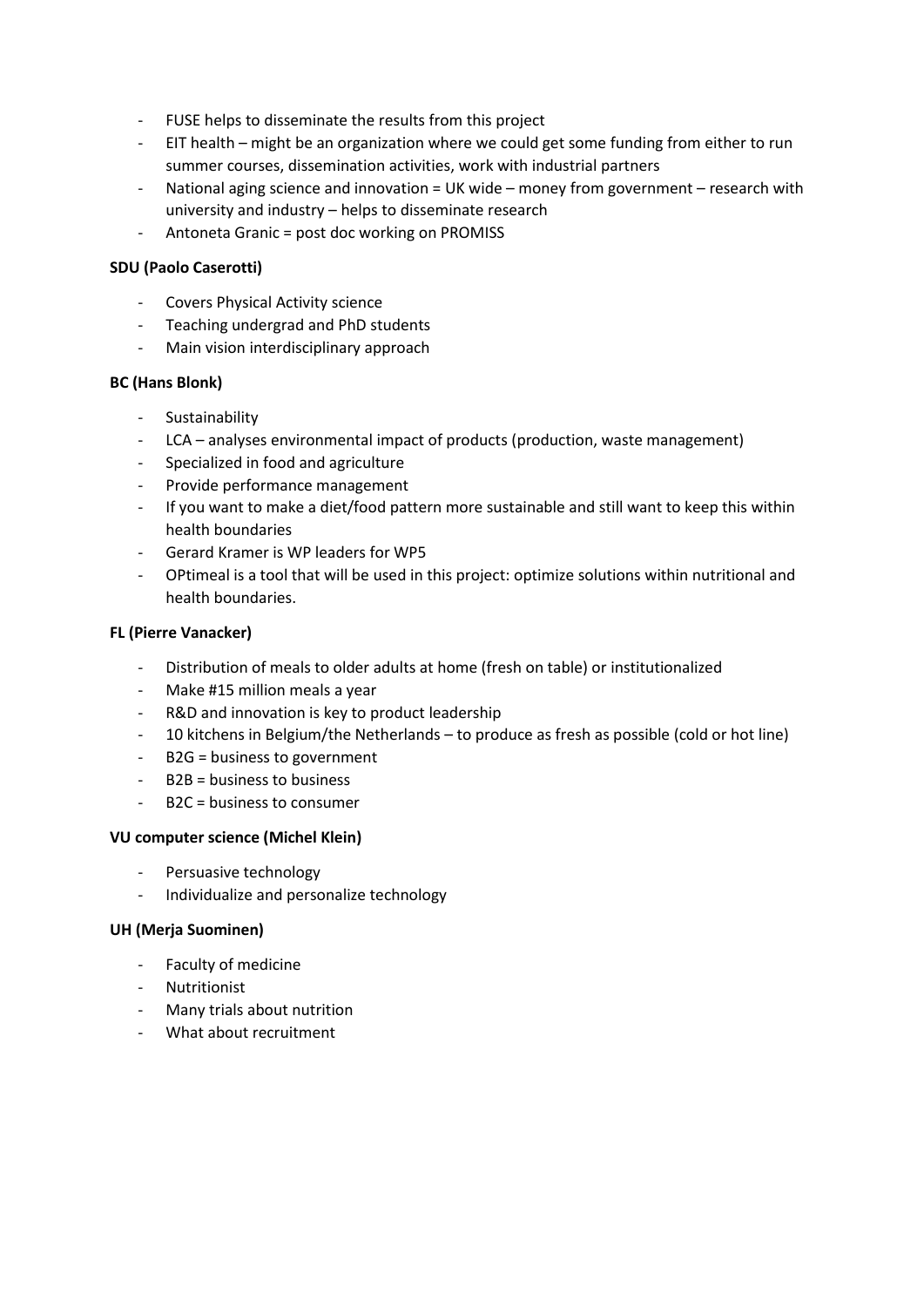#### **Questions and remarks:**

- KG: we have to find a way to have a good communication
- KG: what do we expect from each-other
	- o Main interest from the companies are the surveys WP4.
- MV: What do you need from WP 1 and 2 and 3 in terms of new research
	- $\circ$  to develop a product  $\rightarrow$  we need time and input and strict deadlines
	- $\circ$  provide input to WP leader (WP7 = Lien van de Broeck) they should keep track of the deadlines
	- o KG starting from scratch and need input from WP6: taste, texture, content, strategy and WP4
	- o LGF: not sure if they want to use an existing product
- LGF: Why are not all companies included in long-term trial (WP8)?
	- $\circ$  When writing the grant we made choices as we were not sure whether all companies could include their products in the long-term trial.
	- o Very pragmatic choice, what to do in short term and what to study in long term studies.
- FT: WP4 is needed  $\rightarrow$  designing a new product takes time.
	- o Input should be aligned with WP1 as well. WP4 is consumer need, WP1 is scientific/nutritional need.
	- o What are the changes in the product choice that older people use?
	- $\circ$  MV this is difficult. Cohorts collected their data in different time periods and generations may have different preferences. Normally, age doesn't tell you everything, better factors are for instance appetite and functioning level.
	- o Defining groups based on e.g. appetite should be the same in WP4 and WP1
- FT: specific nutrients are of interest  $\rightarrow$  what do you want in the product, how to provide/packaging/time schedule, when do you want the older adults to eat the products.
	- $\circ$  MV: in all cohorts we can find out these questions in relation to outcomes
- KG: WP3: it would be very interesting what the microbiome would do  $-$  do we need to add pre or probiotics.
- FL: 6-7 months to create new products.
	- o Texture, flavor, mashed, sliced,
	- o Regional differences important
	- $\circ$  Information on nutrients range of products
	- o Focus on meals cold (frozen) or hot line
	- $\circ$  If it is cold line how is it regenerated this influences the end product
- UGOT: WP3 will be interested in different outcomes compared to the companies and work closely related to WP8
- UI:
- o In malnutrition trials often oral nutritional supplement (drinks) are used  $\rightarrow$  they should be transformed into real/'normal' food products.
- $\circ$  We should find replacements for the nutritional drinks that are comparable in energy and protein.
- o MV: Compliance is a really important issue! Because we know that this is difficult with these drinks
- $\circ$  MV: There are several Dutch companies that make energy and protein enriched 'normal' foods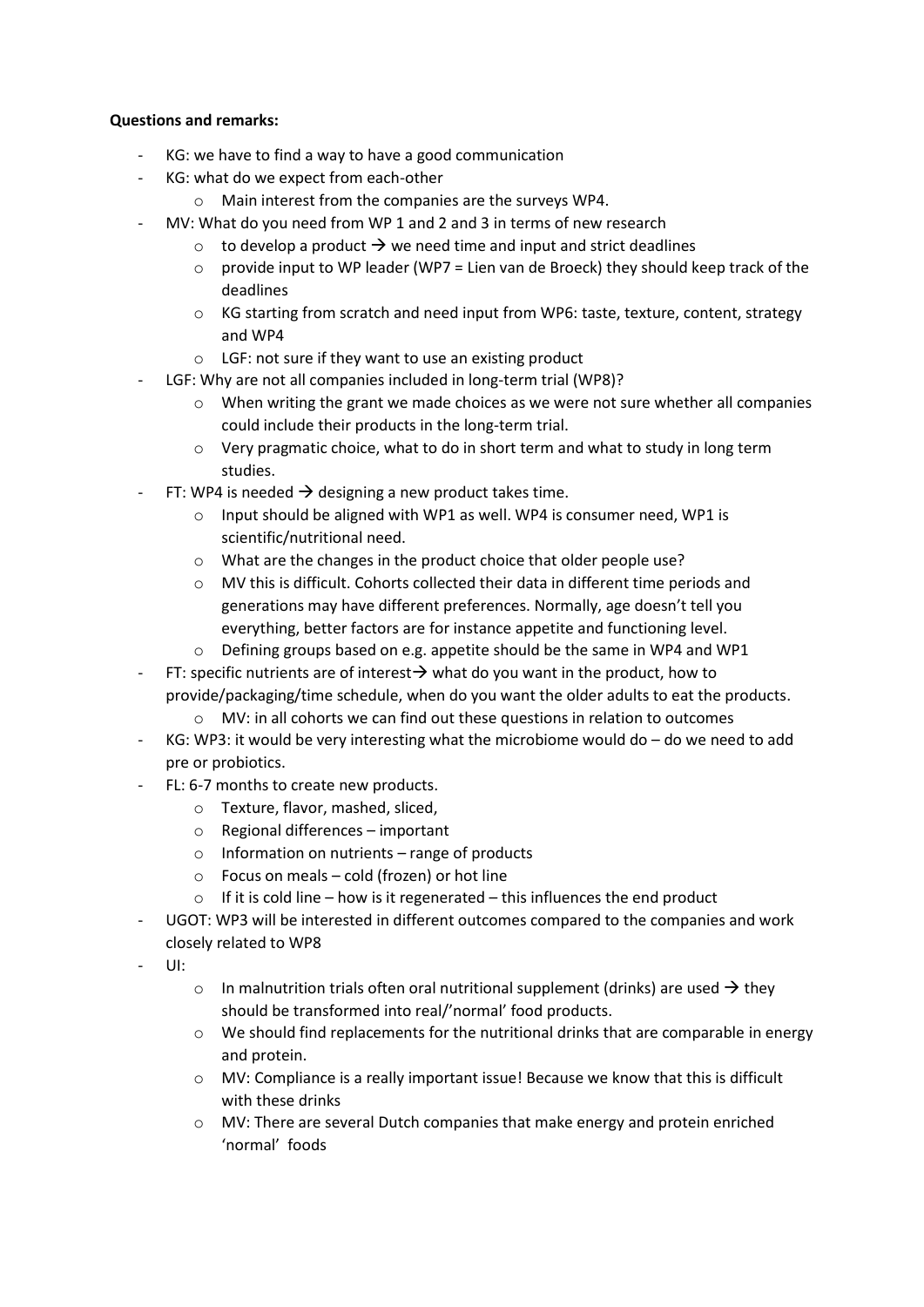- o The drinks are very expensive, but paid for by insurance, so new products should have same content. The 'at risk' group would not get anything paid because they are still at risk.
- MV: Main outcome of the trial: we decided on using an objective function measure (Short Physical Performance Battery = SPPB), a set of three tests. Prevention of malnutrition is secondary outcome.

#### **Finances:**

Budget for the companies is both meant for product development, as well as the distribution of these products in WP6 / WP8.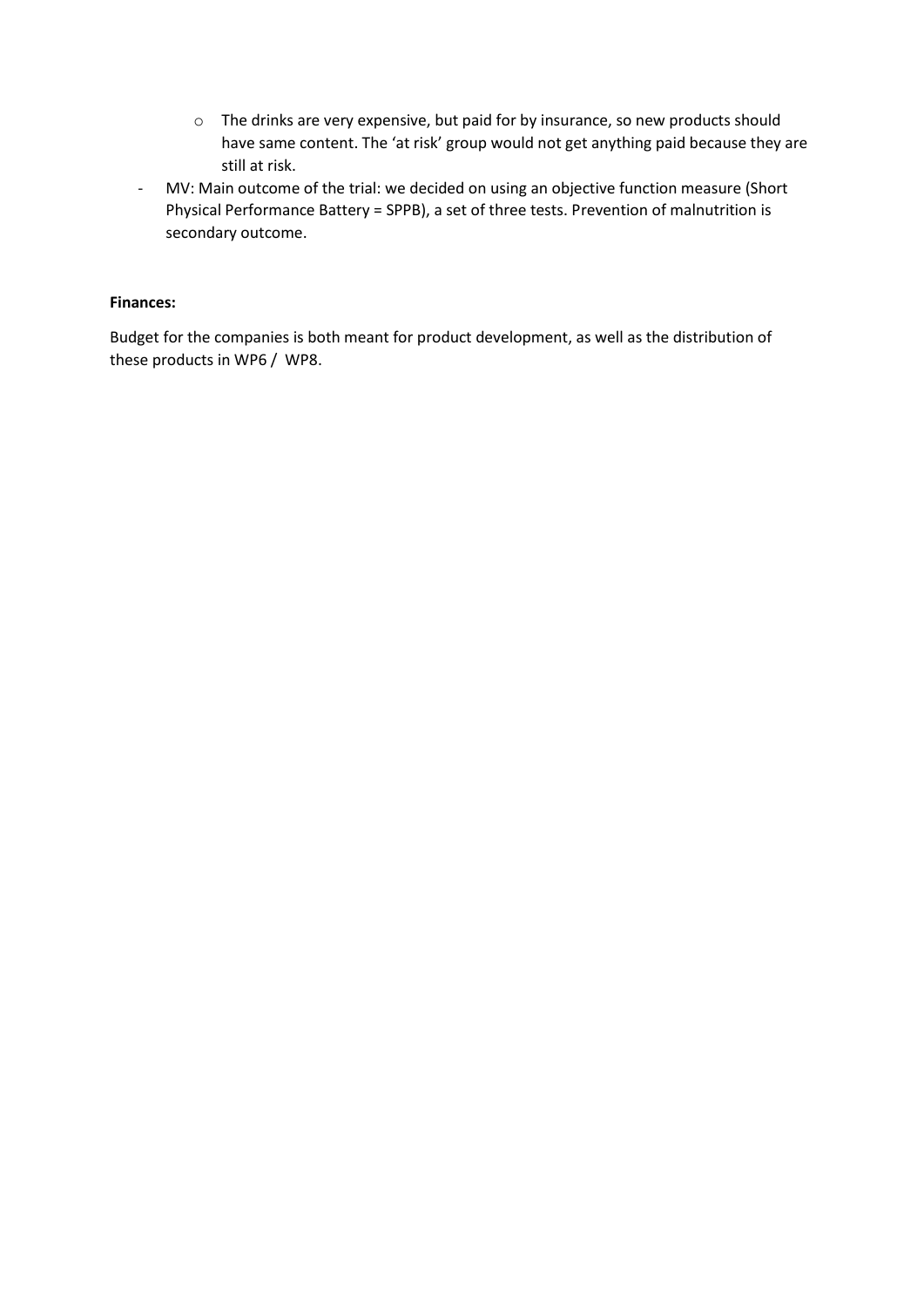**Meeting: Introduction Meeting WP9**

| Chair: | <b>WP9 (Ophelie Durand)</b>       |
|--------|-----------------------------------|
| Date:  | Monday, June 6 <sup>th</sup> 2016 |
| Time:  | 15.30-17.00h                      |

# **AGE**

- The AGE Platform Europe (AGE) constitutes of two parts: 1) political involvement and 2) bringing ageing in European projects.
- Dissemination is very important according to the EU.

# **EUGMS**

- EUGMS represents about 17 million geriatricians.
- EUGMS has a growing annual congress. The next one will focus on prevention (September 2017 in Nice, France).

# **EUNAAPA**

- EUNAAPA focus on assessment, implementation and dissemination of physical activity.
- EUNAAPA consists of stakeholders and scientists.
- EUNAAPA is very active in dissemination on both national and European level.

# **EFAD**

- EFAD represents about 30,000 dieticians.
- EFAD has meetings with Ministries of Welfare and WHO.
- EFAD organizes annual European conferences and every four years an international conference.

# **VIVES**

- VIVES will set up a program to small and medium-sized enterprises to get/share some information out of this project.

# **Work package 9**

- Dissemination is what kind of results and deliverables will be gained from this project. Exploitation is what you will do with the findings (focus more economic).
- Please think of people who might be helpful within this project (Advisory Board members). These people do not have necessarily to be European. There is limited budget for members of the Advisory Board.
- Website ideas:
	- o Private/internal and external part
	- o Internal calendar with internal and external events (project meetings, congresses, etc.)
	- o Internal archive
		- A limited number of persons are responsible for uploading and updating documents.
	- o Discussion boards seems not necessary.
	- $\circ$  When a paper is published, the researcher has to make a lay summary of the paper to put on the website.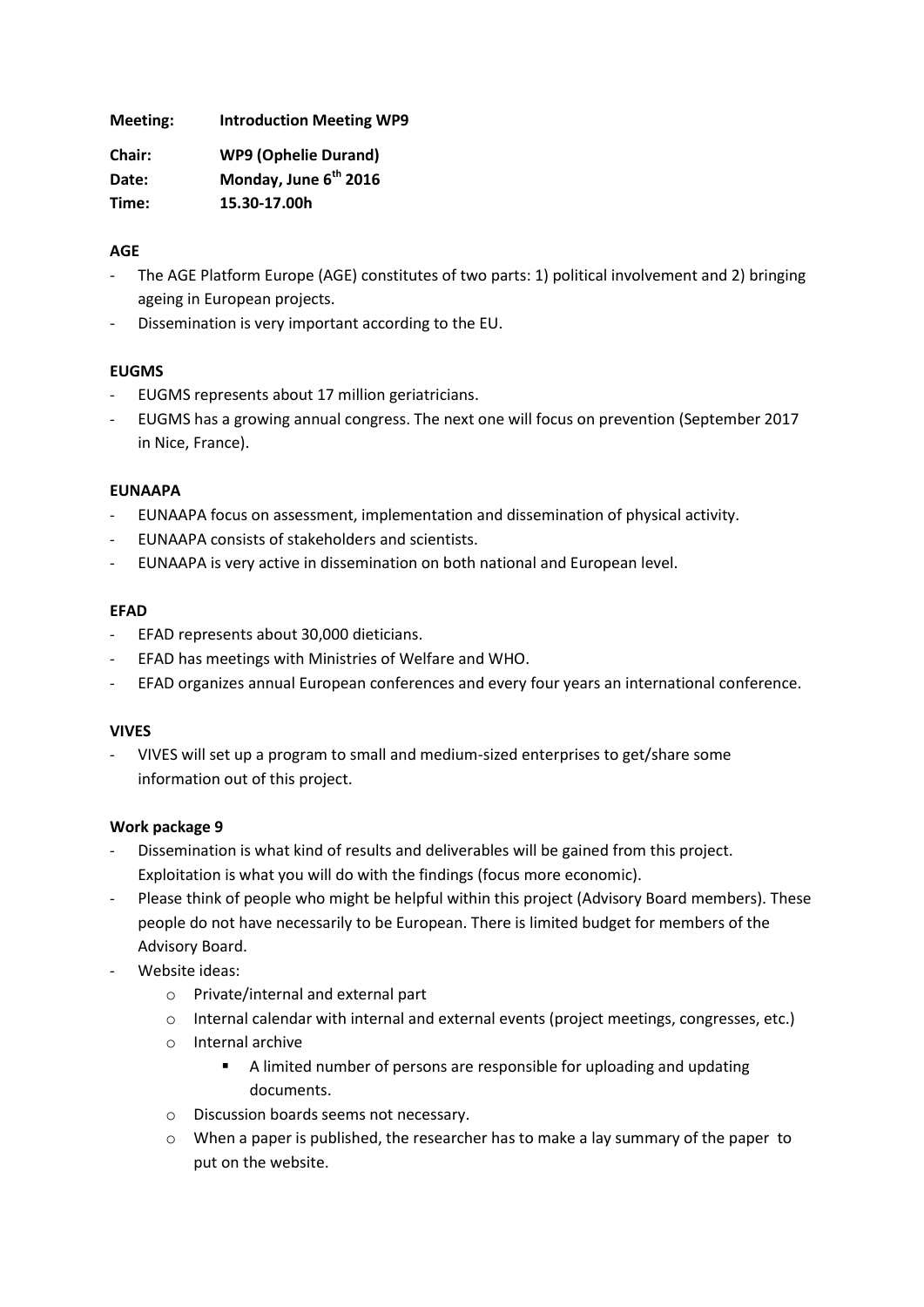- Until now, AGE got six offers from companies willing to build the website. Within a few days, the final company will be selected.. At the end of July, there will be a visible website (either a permanent or a temporary one).
- Deliverables really have to be on time (for the EU)!
- All partners will have to tell the PROMISS PO when they will present results or submit a paper. In collaboration with the PROMISS PO, WP9 can stay updated on dissemination. Every six months, WP9 will send a reminder to all partners on keeping WP9 updated of dissemination activities.
- We do have budget for open access publication. Dependent on the journal, open access publication is possible for some publications.
- It would be nice that the project leaflet available at the time meetings/congresses takes place (fall 2016).
	- o Aim is to have the leaflet ready mid-August.
	- o Leaflets preferable in PDF and easy printable on A4.
- The press release was done by the VU University when the proposal was accepted and granted.
- Budget has to be kept for the lay-out of D39 strategies leaflet. Printing is not planned.
- Budget for translation needs to be checked.
- Are we free to disseminate or do we have to contact WP9 for all dissemination activities? Some deliverables are public, others not.  $\rightarrow$  Please send all dissemination to the PROMISS PO for approval.
- AGE will make and pose videos of each partner on social media, to have a human face behind the scientific papers.
- **The Facebook page does not have priority now, but is a deliverable D43 and needs to be uploaded September 201 (month 6).**
- A Twitter account will be in place in month 6.
- Please mention the PROMISS project on your website or in your (email) signature.
- A plan on communication, dissemination and exploitation will be send by AGE (Ophelie Durand). Please give your feedback on it.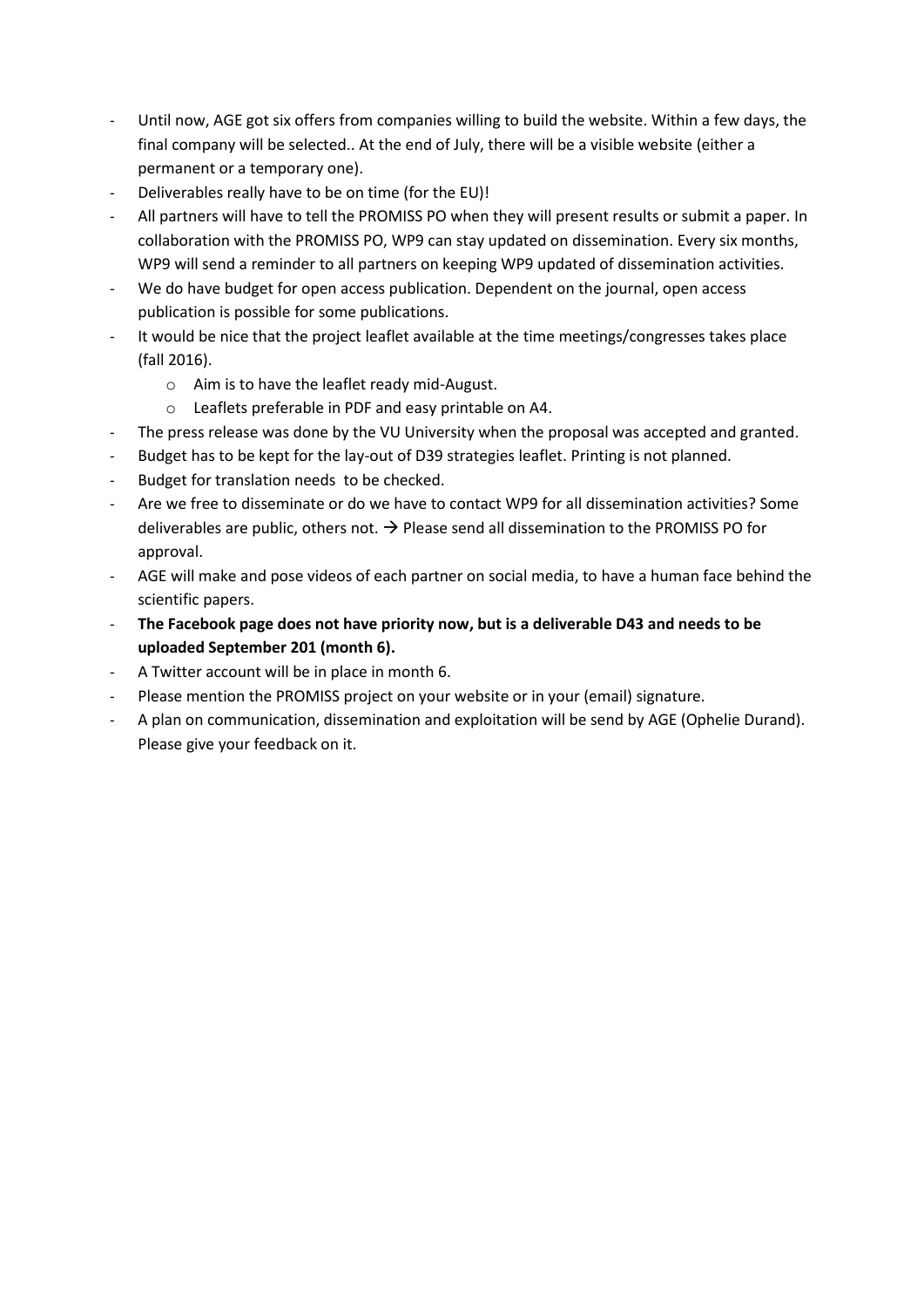# **Tuesday, June 7th 2016**

| Attendants:                |                |                         |             |
|----------------------------|----------------|-------------------------|-------------|
| <b>Name</b>                | <b>Partner</b> | <b>Name</b>             | Partner     |
| Marjolein Visser           | VU             | Paolo Caserotti         | SDU         |
| Ingeborg Brouwer           | VU             | <b>Eleanor Boyle</b>    | SDU         |
| Rachel van der Pols        | VU             | Ellen Freiberger        | FAU/EUNAAPA |
| Hanneke Wijnhoven          | VU             | Richard Ijzerman        | <b>UGOT</b> |
| Margreet Olthof            | VU             | Kristien Fluitman       | <b>UGOT</b> |
| Linda Hengeveld            | VU             | Ingibjorg Gunnarsdottir | UI          |
| Michel Klein               | VU             | Jolanda Boer            | <b>RIVM</b> |
| <b>Ilse Reinders</b>       | <b>VUmc</b>    | <b>Bart Keijser</b>     | <b>TNO</b>  |
| Ilenia Gheno               | AGE            | Jasper Kieboom          | <b>TNO</b>  |
| <b>Ophelie Durand</b>      | AGE            | Annet Roodenburg        | <b>HAS</b>  |
| Georg Ruppe                | <b>EUGMS</b>   | Joost Linschooten       | <b>HAS</b>  |
| Andrea Hovenier            | <b>EUGMS</b>   | Yvonne van der Spek     | <b>FT</b>   |
| Carol Jagger               | <b>UNEW</b>    | <b>Aaron Fanning</b>    | FT.         |
| Hélène Payette             | US             | Siska ten Hoeve         | FT.         |
| Pierrette Gaudreau         | <b>US</b>      | Hans Blonk              | <b>BC</b>   |
| Noemí Muñoz                | LGF            | Pierre Vanacker         | FL.         |
| Toine Hulshof              | KG             | Nele Willem             | FL.         |
| Lien Van den Broeck        | <b>VIVES</b>   | Loïc Dierickx           | FL.         |
| Lien Perdu                 | <b>VIVES</b>   | Merja Suominen          | UH          |
| Yves De Bleecker           | <b>VIVES</b>   | Elke Naumann            | EFAD        |
| <b>Christine Yung Hung</b> | <b>UGENT</b>   | Reka Kegyes Bozo        | <b>EFAD</b> |
| Marian de van der Schueren | <b>ESPEN</b>   | Manuela Thul            | <b>EFAD</b> |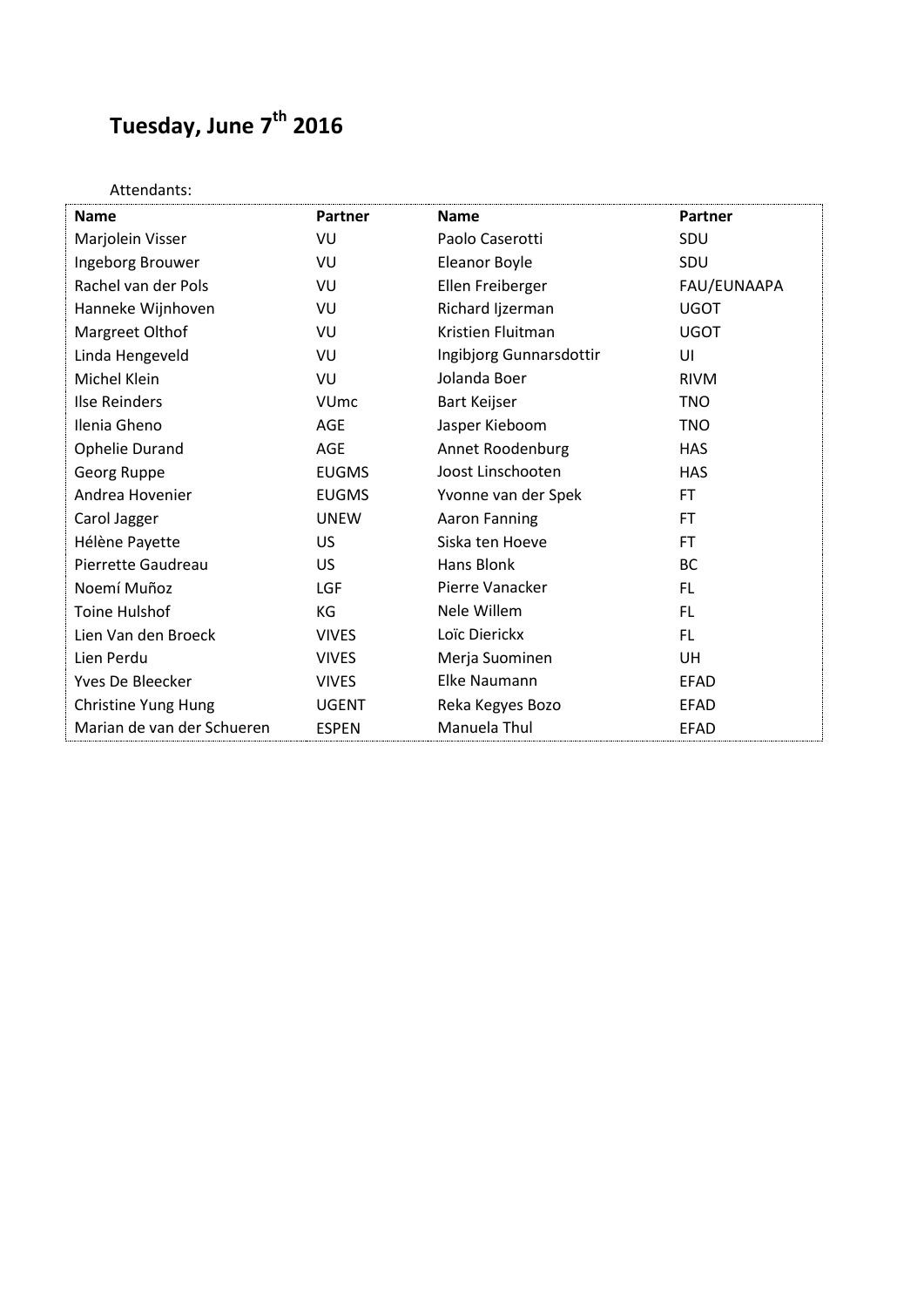**Meeting: General Assembly Meeting Chair: Ingeborg Brouwer Date: Tuesday, June 7th 2016 Time: 10.00-11.00h**

#### **PROMISS General Assembly Attendance list – representatives from each partner**

|              | <b>Name</b>                | Partner      |
|--------------|----------------------------|--------------|
| $\mathbf{1}$ | Marjolein Visser           | VU           |
| 2            | Ingibjorg Gunnarsdottir    | UI           |
| 3            | Carol Jagger               | <b>UNEW</b>  |
| 4            | Jolanda Boer               | <b>RIVM</b>  |
| 5            | Paolo Caserotti            | SDU          |
| 6            | Richard Ijzerman           | <b>UGOT</b>  |
| 7            | Jasper Kieboom             | <b>TNO</b>   |
| 8            | Lien Van den Broeck        | <b>VIVES</b> |
| 9            | Christine Yung Hung        | <b>UGENT</b> |
| 10           | Annet Roodenburg           | <b>HAS</b>   |
| 11           | <b>Toine Hulshof</b>       | KG           |
| 12           | Noemí Muñoz                | LGF          |
| 13           | Siska ten Hoeve            | <b>FT</b>    |
| 14           | Hans Blonk                 | <b>BC</b>    |
| 15           | Nele Willem                | <b>FL</b>    |
| 16           | No representative present  | Hi           |
| 17           | Merja Suominen             | UH           |
| 18           | <b>Elke Naumann</b>        | <b>EFAD</b>  |
| 19           | Marian de van der Schueren | <b>ESPEN</b> |
| 20           | Georg Ruppe                | <b>EUGMS</b> |
| 21           | Ellen Freiberger           | FAU/EUNAAPA  |
| 22           | <b>Ophelie Durand</b>      | AGE          |
| 23           | Hélène Payette             | US           |

#### **<<< in addition to attached presentation >>>**

#### **Project Management Structure**

- Each partner has to designate one member to be the representative in the GA. In case of absence, this person must give a written notification of the name of the colleague who will replace him/her.
- Strategic decisions

#### **Communication within PROMISS**

- Executive Board Meetings approving and monitoring deliverables and milestones, contact via GoToMeeting
- Mustafa Ozokcu is the main financial controller of the VU.
- For daily/general questions, please contact the PROMISS PO [\(promiss.po@vu.nl\)](mailto:promiss.po@vu.nl).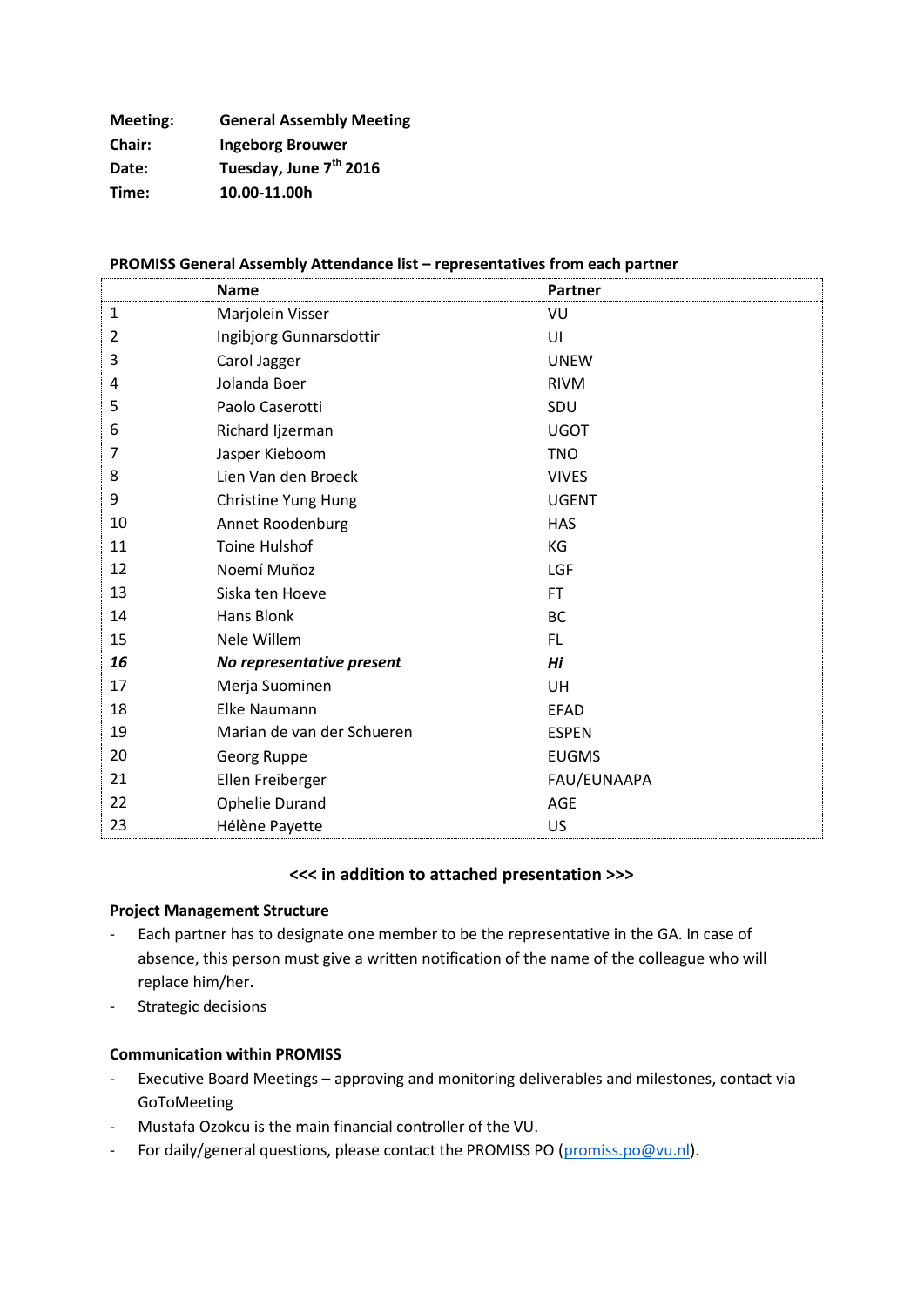- For the EU, the deliverables are most important. The milestones will be used to make sure that the deliverables will be delivered on time.
- We need a copy of all official papers (e.g. ethical approval for all data collections in this project, even original ethical approvals for data collections in cohort studies), to show the EU when required. Please send t[o PROMISS.po@vu.nl](mailto:PROMISS.po@vu.nl)

#### **Financial management**

- The last 10% of the total grant will be paid after the project has been finished.

#### **Data management plan**

- National regulations
- PO will send a template to partners that collect new data
- Currently being worked on
- Includes legal and privacy matters
- *Please respond rapidly after receipt*

#### *All partners have received a signed copy of the Consortium Agreement.*

- *ESPEN – by mail*
- *Henri – via HAS*

**Date next GA meeting: September 2017,. Location: probably Nice, France (linked to EUGMS meeting)**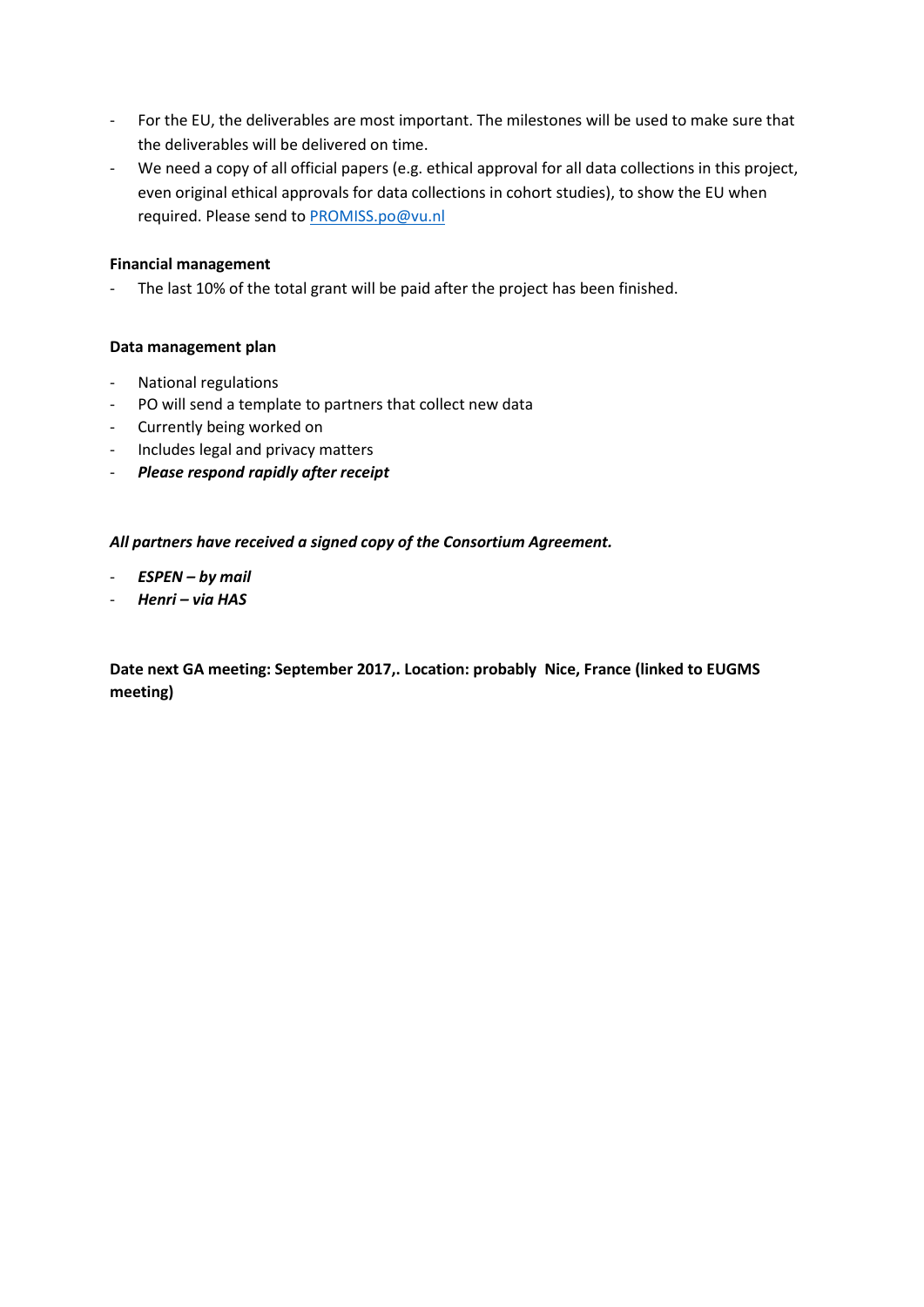**Meeting: Discussion Meeting WP1, 2 and 3**

**Chair: Marjolein Visser Date: Tuesday, June 7th 2016 Time: 11.30-12.30h**

#### **General aspects**

- We have to keep in mind the link between WP1 and WP4 and WP1 and WP6.
- When stratifying in WP1: same strate used be used in survey in WP4.
- To provide evidence for the intervention study (WP6), we need to study functional decline, frailty and quality of life as outcomes.
- Keep in mind: we want to prevent malnutrition.
- Appetite is a central determinant: We want to know what differences in preferences and intake are present between those with poor and those with good appetite.

# **Potential interesting variables**

- Subgroups of older persons that might be interesting to compare:
	- o *People with low protein intake vs high protein intake*. This is also interesting for the intervention study (focus on low protein intake people?).
	- o *People with recent weight loss vs no weight loss.*
	- o *People with good appetite vs poor appetite.*
	- o *People with vs without frailty?* This might be hard, because you need many variables to define frailty and we do not have this information in e.g. national food consumption surveys. Also, weight loss is already in the definition of frailty (partly overlap).
- AGES does not have a question on recent weight loss, but this might be calculated from repeated measured weights.
- Newcastle 85+ does not have a question on appetite.
- AGES used a short FFQ, so energy intake is not available. However, energy intake can possibly be defined from the validation study.
- Pooling data is impossible (time constraint and loss of detail), but conducting a meta-analysis is possible.
- Protein intake can be studied at different levels: absolute grams, relative to energy intake, or grams/kg body weight/day. What do we prefer? What cut-off points for protein intake do we prefer? First, run the analyses for all these options and fill out the tables to see whether the cells are filled and/or what cells have low numbers or are empty.
- Because AGES doesn't have appetite in their data set, maybe it is best to look at:
	- o Persons with good protein intake, but weight loss
	- o Persons with good protein intake and no weight loss
	- o Persons with poor protein intake and weight loss
	- o Persons with poor protein intake, but no weight loss
- In the cohorts that have both protein intake, weight loss and appetite, it might be interesting to see what the overlap is between these categories.
- WP3 is interested in microbiome differences between people who are malnourished and those who are well-nourished. In LASA we can select the people who are well-nourished, at risk of malnutrition, as well as those who are malnourished already.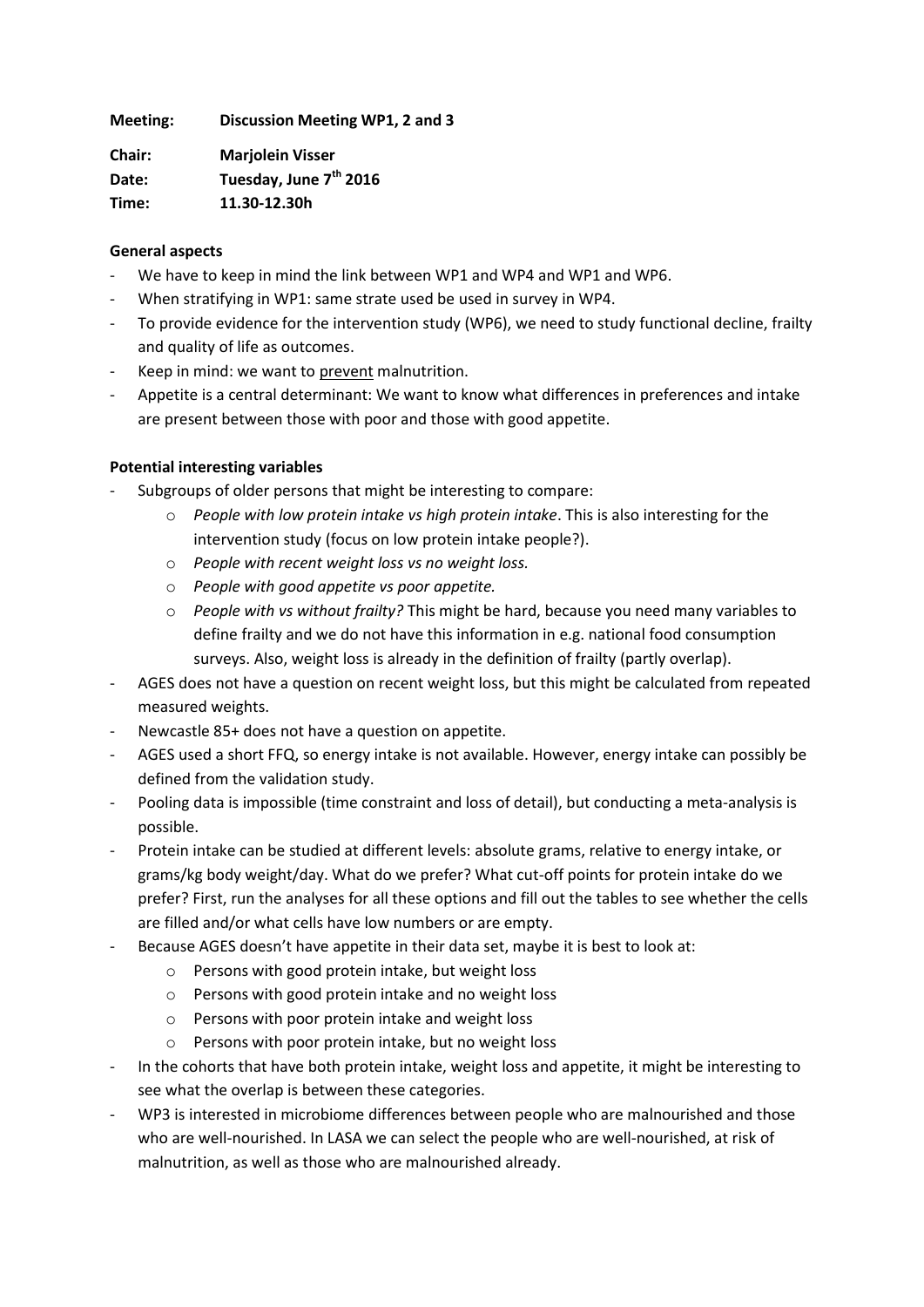- Richard Ijzerman: I think that weight loss is clinically relevant and makes sense, but protein intake seems less clinically relevant. Carol Jagger/Marjolein Visser: Low protein intake is predicting weight loss, so maybe it is good to intervene at that point.
- Medication clearly affects appetite and microbiome. In LASA there is information on types of medication intake. Think about potential medications you would like to exclude (for the nested case-control study of WP3).
- WP3: For the nested case-control study in LASA, it is good to have appetite in the stratifi**c**ation. (Appetite is assessed by "I did not feel like eating: my appetite was poor" Yes/No.)
- Hanneke Wijnhoven: With regard to weight loss, we prefer involuntary weight loss. Maybe we can use the same kind of definition? Helene Payette: Is it necessary to look at involuntary vs voluntary weight loss? It seems that all

weight loss is bad. Hanneke: reason of weight loss is related to outcome in LASA study, see: <http://biomedgerontology.oxfordjournals.org/content/69/10/1236.long>

- What kind of outcomes do we want to study?
	- o Objective functioning (preferable SPPB; Short Physical Performance Battery). This is also necessary for the trial.
	- o Incidence of malnutrition
	- o Sedentary behaviour and/or physical activity (Paolo Caserotti)
- For clinical relevance, a good time frame to look at change in functional outcomes will be 3 to 5 years.
- Data available on smell and taste:
	- o AGES: subjective taste complains
	- o Health ABC: subjective taste complains
	- o LASA: scratch and sniff cards (identification)
	- o NuAge: subjective smell complains, and in a subgroup objectively smell tests were performed (currently uncertain in how many people and what kind of tests were used).
- With regard to the variables in the national food consumption surveys: very likely appetite is only available in the Dutch survey.

# **Planning**

- WP1: the first milestone (MS1) is 'Analysis proposals cohort and survey analyses' and is scheduled for month 6 (September 2016). These analysis plans are output driven; we want to know what papers with what research question in which cohort(s) will be written. Local approval of analyses plan is always necessary for cohort data.
- WP1: Food consumption surveys: the data request is fast for the Italian survey; France is freely available (data is already downloaded); Finland takes some more time (first contact has been made).

# **Activities & tasks**

- WP1&2: For all cohorts, please update the Excel overview with available variables.
	- o The PROMISS PO will send you an adapted version with some new variables.
	- o Paolo Caserotti will send some specific physical activity / accelerometer topics that will be added to the Excel overview.
	- o Be as complete as possible.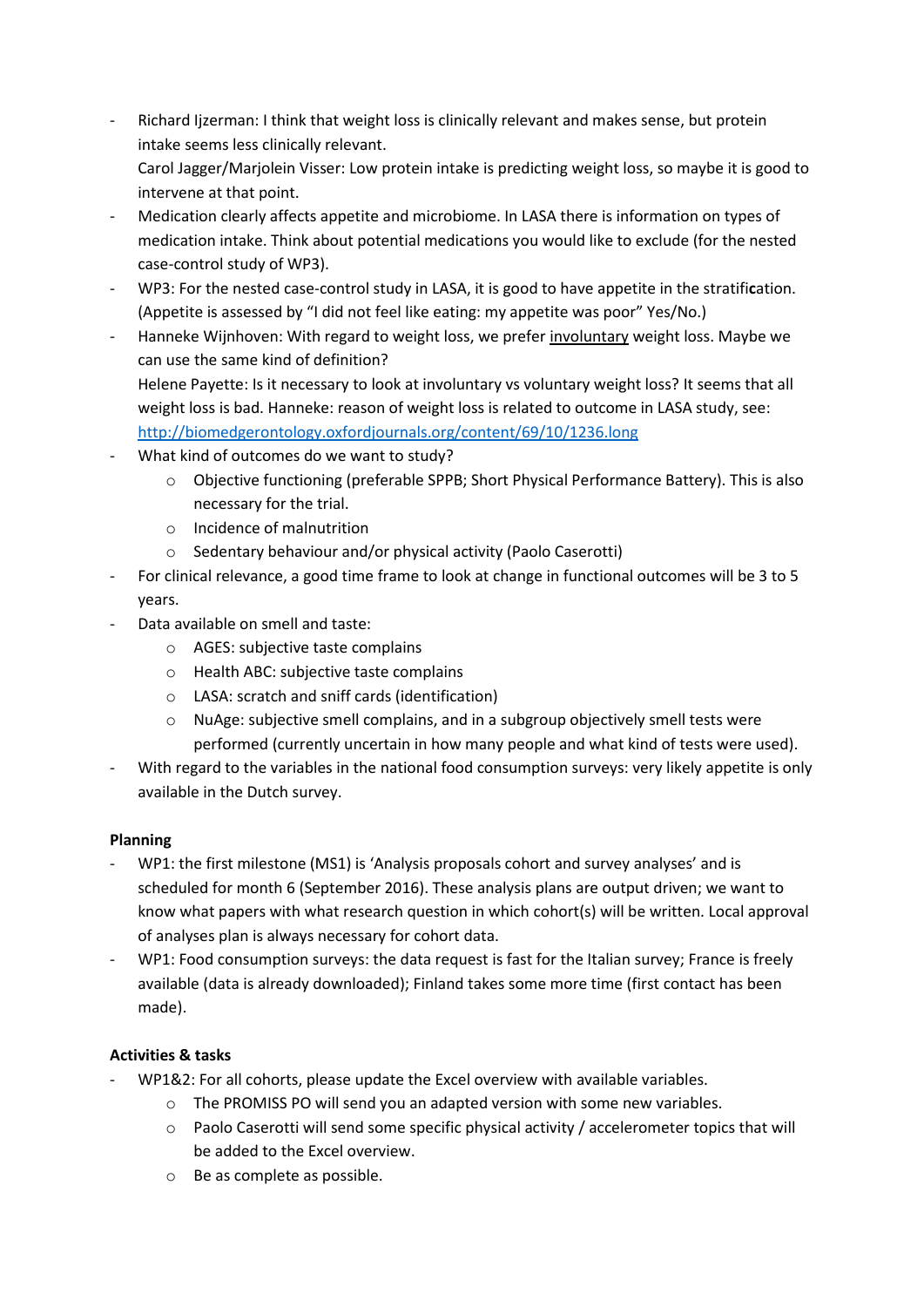- WP1: Jolanda Boer will fill out an Excel overview similar to the cohort one for the surveys.
- WP1: First we will look at the prevalence of good/poor appetite, weight loss and low/high protein intake in each cohort. Later on we will look at other nutrients/products and at outcomes.
	- o Please do the (raw) analysis and fill out the table for your cohort.
	- o A short form including the table and some other relevant items will be send to you soon.
	- o Please fill out the cells within a few weeks.
- Next contacts: monthly calls will be scheduled with the first one within one month.
	- o The PROMISS PO will send out a doodle.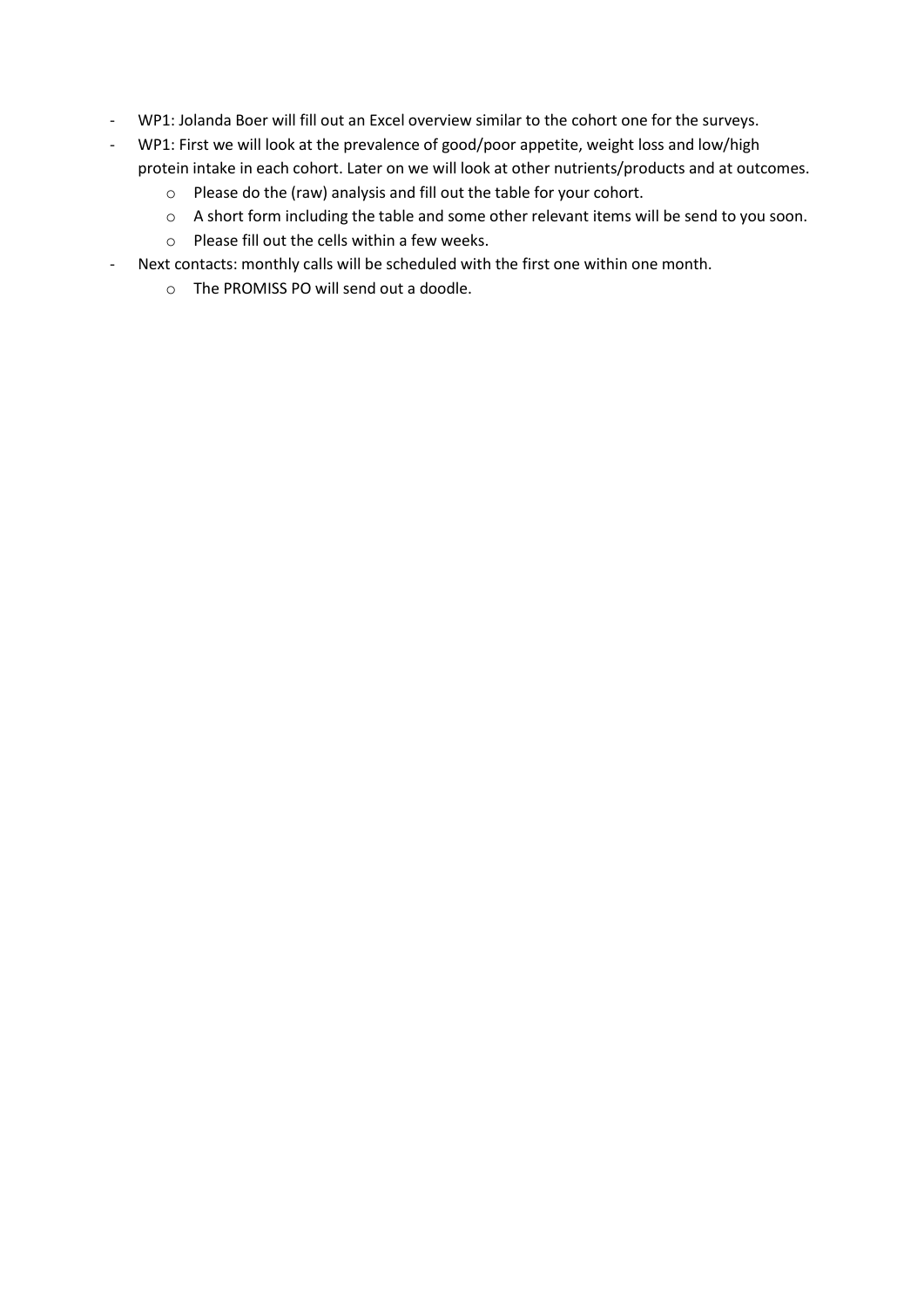**Meeting: Discussion Meeting WP4 and 7**

**Chair: WP7 (Lien van den Broeck) Date: Tuesday, June 7th 2016 Time: 11.30-12.30h**

#### **Minutes: Meeting WP4 and WP7**

- Presentation by UGENT (cfr PPt)
	- o Agro Food Marketing and Consumer Behaviour
	- o Role in PROMISS:
		- WP4 (leader), WP5, WP10
	- o Wim Verbeke & Christine Yung Hung
- WP4:
	- o Objectives:
		- attitudes & preferences: dietary preferences, physical activities & food patterns
		- suitable recommendations for WP5, WP7 and WP9
		- acceptance of different strategies WP5
		- o Tasks

4.1 Quantification of attitudes and preferences regarding dietary and physical activity characteristics and daily patterns according to appetite and malnutrition strata in older adults.

4.2 Identification of implications and recommendations for optimal strategies and new food product development

4.3 Quantification of acceptance and preferences of potential dietary and physical activity strategies according to appetite and malnutrition strata in older adults

- WP7 and WP4
	- $\circ$  To have the most optimal questionnaire we should wait for WP1, 2, 4 ... Due to the timeline this is not feasible for companies.
		- E.g. texture adaptations are difficult -> it takes time
	- o We will start thinking now. In WP7 we would like to develop 'Fast track approach'
	- Companies start thinking 'on paper': indicate clearly what info is needed
	- o Combine existing information, current knowledge:
		- A Dropbox will be available to upload important knowledge based on published papers and recent own work. Please always add a summary + highlight why you put this information in the dropbox.
		- Belgium: data on older persons are available, use these data already in survey
		- **IMPORTANT IMMORTANDIST:** What do older people need? High in protein, soft, little sugar, improved taste, smell, …
		- HAS can offer: students, creativity, working force … (food design, food technology students) -> they need to be recruited
	- o WP4:
		- Include some questions about general aspects: Do they have issues (e.g. false teeth), what do they like? Differences according to social economic status, etc.
		- Make questions on specific items (texture, taste, flavour, smell, portion size …)
	- o Fast track approach:
		- Develop framework: Important questions: what are we aiming for? Long term feasibility? Are we considering total diet, one product?
		- **Make assumptions and adapt assumptions when needed.**
		- **IMPORTANTIELE:** Do older people like it (taste)?
		- We prefer a **total diet approach**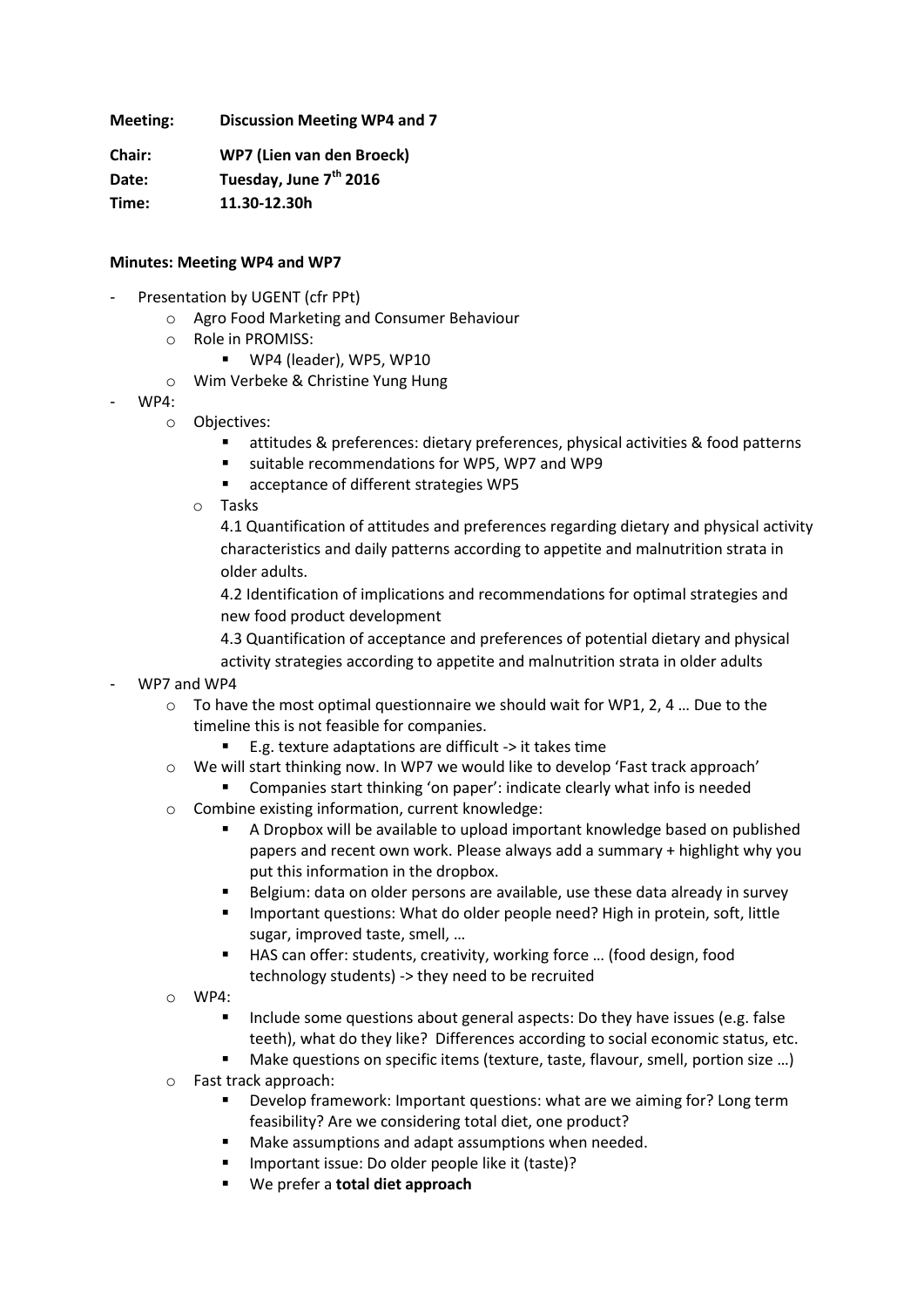- E.g. Kellogg: breakfast cereal + cereal bars, Frigilunch: hot meal (cold line), Fonterra: dessert + milk product …
- Focus on older adults at risk of malnutrition?
- o WP4
- Online survey does not work very well for oldest old and frail.
	- People bringing meals could help with doing interviews
	- Peer interviewing
- Definition older adults?
	- 65 years and older
	- Prevention: should start early
- Vives will be the bridge between WP7 and WP4
- General questionnaire:
	- Keep in contact with WP1 and use same strata (based on appetite, nutritional status etc)
- Why not conduct survey in the Netherlands instead of Belgium? In Netherlands the trials will take place. (remark: results are already available in Belgium only cover Flemish speaking part). Why not conduct survey in Finland instead of Denmark? (as trial will be in Finland). This will be discussed with Wim Verbeke.
- Inclusion and exclusion criteria? How are we going to recruit them?
- UGENT will develop protocol for questionnaire that can be discussed.
- In questionnaire: include screening for malnutrition (SNAQ65+, MNA SF)? Assss level of physical activity?
- o Food development:
	- How does KG work:
		- Consumer: what do they want? What are they going to buy?
		- Food development: start generic, go for different concepts
			- Often a story
		- Cereal/bar? When consumed? Europe or not?
		- Create 5-6 concepts
			- o Show concepts to consumers (no tasting yet)
			- o Best ones are selected for production plant
			- o It takes +- 1,5 Year
				- 2 cereals
				- morning snacks -> rich in protein, soft, homogeneous,

#### Frigilunch: 7-14 meals

- o Cold line (frozen + regeneration at home) -> for both Dutch and Finnish trial. Distribution of meals to individual participant needs attention.
- o Henri: soup

Fonterra: soup or dessert

LGF: enriched drinks

A teleconference will be organized monthly.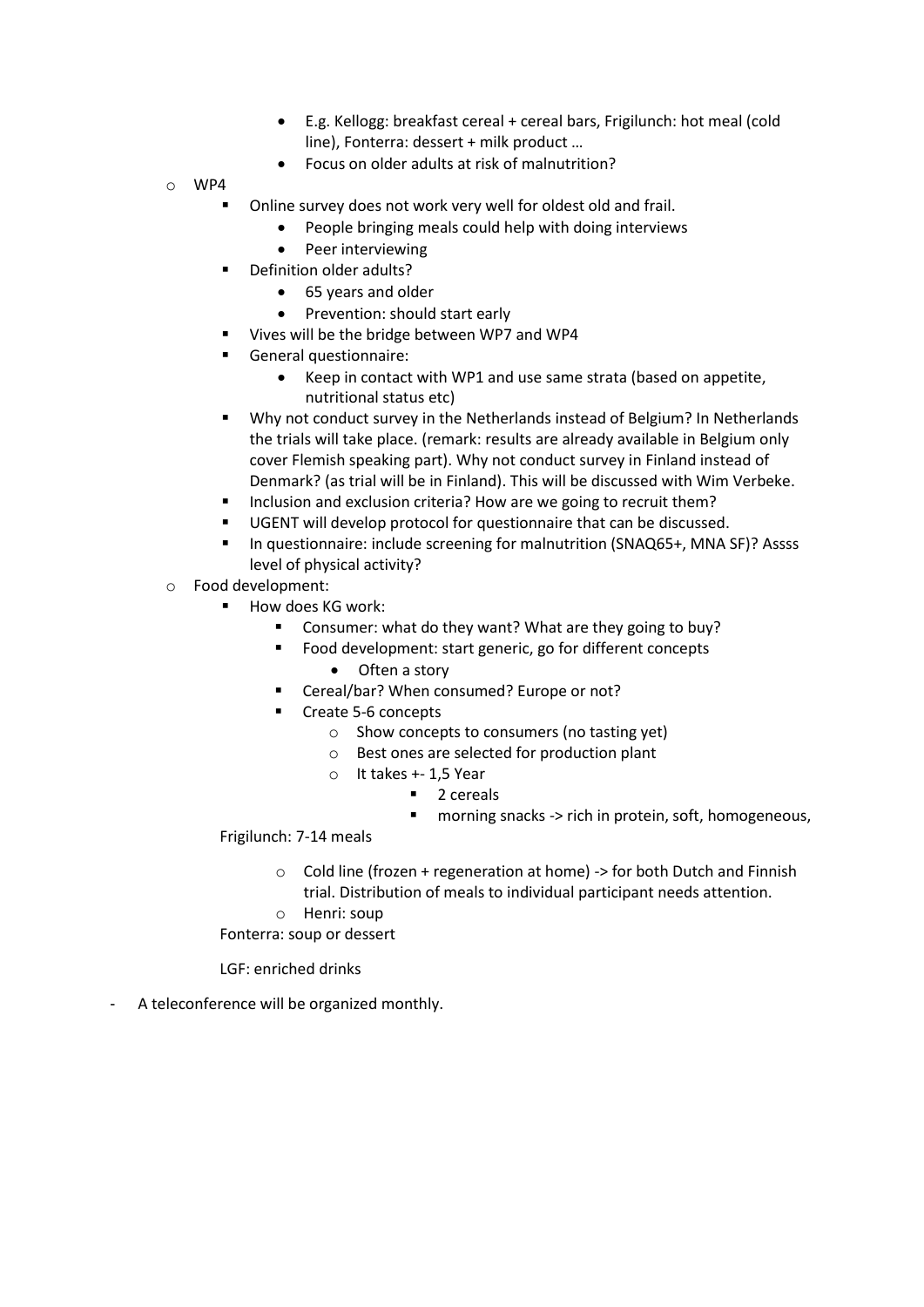**Meeting: Discussion Meeting WP5 and 9**

**Chair: WP9 (Ophelie Durand and Ilenia Gheno) Date: Tuesday, June 7th 2016 Time: 11.30-12.30h**

# Discussion meeting

- Wp5 needs: how do people eat? Which food products? Which quantities? Nutritional characteristics? Differences between countries
- You have to produce food  $\rightarrow$  starting with agriculture  $\rightarrow$  for every food product you make a life cycle  $\rightarrow$  environmental impact of the total food  $\rightarrow$  food prints  $\rightarrow$  for example for meat.
- Data base with food products is available (Blonk)
- WP5: all information WPs come together in this work package
- First WP5 needs to find out what are the implications for the strategies in PROMISS
- Thereafter dissemination of strategies in WP9 including the impact on the environment
- WP9 general information on PROMISS available in state of the Art in the proposal reasoning behind the PROMISS project
- First PROMISS dissemination: we would like to provide a PROMISS flavour from a users' perspective
- First year:
	- o Malnutrition and nutrition
	- o Deficiencies among older adults, focus on energy and protein
	- o WHO nutrient guidelines / EFSA guidelines?
	- o Filling the public website
		- Please all partners send info to AGE
		- Keep AGE updated
		- **Link JPI Malnutrition and PROMISS?**
		- **E** Link DO-RE-MI project on malnutrition?
		- EU action group platform for organizations that promote active aging & environment – PROMISS is one of the partners of EIP AHA
			- 5-8 December there will be a summit
			- Privilege line for PROMISS booth at that summit
			- 29<sup>th</sup> June meeting in Luxemburg where Ilenia or Ophelie will be present on behalf of PROMISS
	- o Most work of dissemination partners is in the end
	- $\circ$  EFAD, ESPEN, EUGMS, EENAPA  $\rightarrow$  use available channels during PROMISS project
	- $\circ$  LOGO  $\rightarrow$  AGE and PO decide
- Dissemination activities should be discussed with PO [\(PROMISS.PO@vu.nl\)](mailto:PROMISS.PO@vu.nl) before online publication.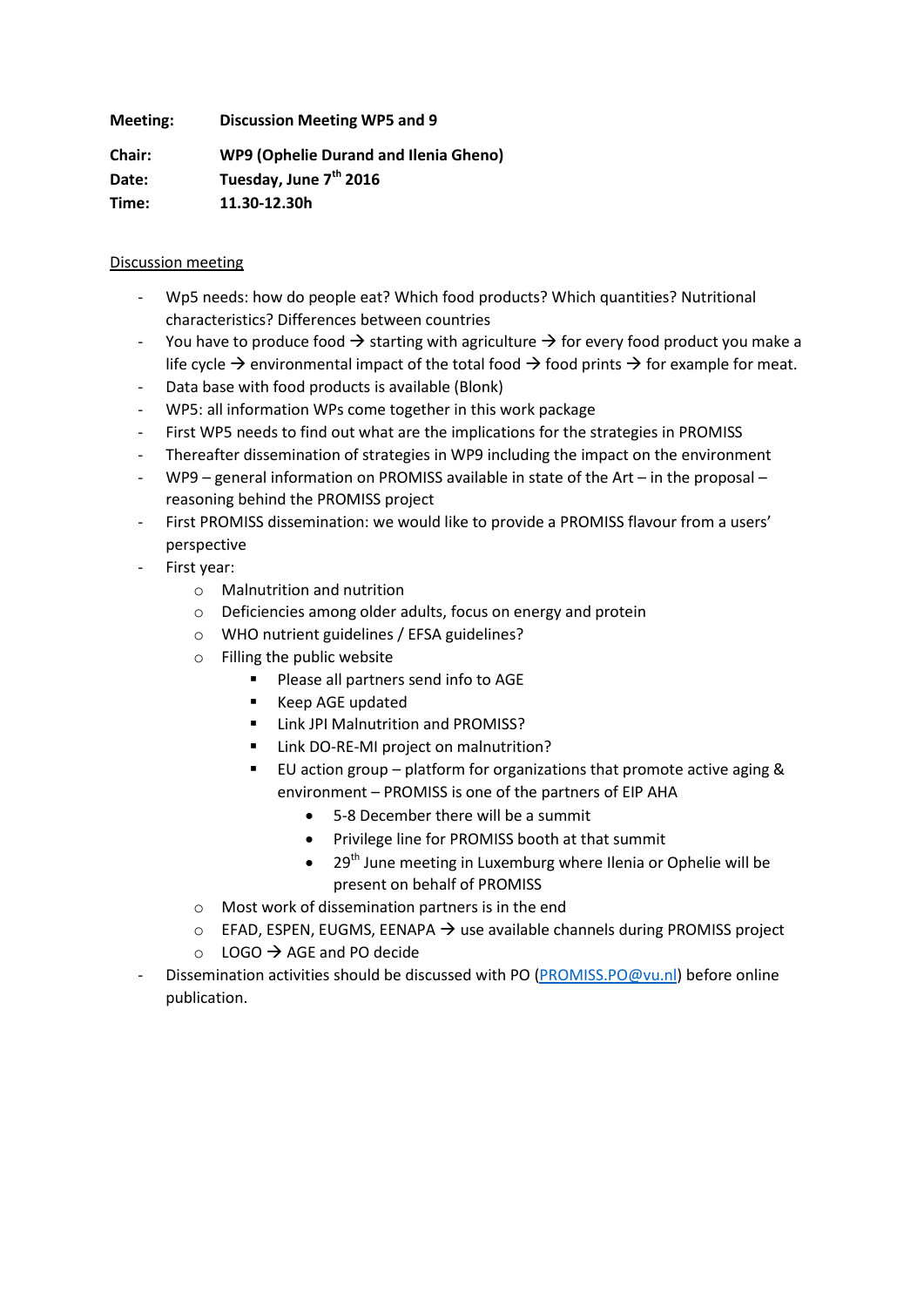**Meeting: Discussion Meeting WP4, 6, 7 and 8**

**Chair: WP7 (Lien van den Broeck) Date: Tuesday, June 7th 2016 Time: 13.30-14.30h**

# **Survey**

- Defining risk group based on different strata:
	- o Defining risk group not malnourished older adults with certain range in SPPB score that leaves room for improvement in function
	- o Weight loss / appetite strata
	- o Low and high protein intake as a strata
	- $\circ$  Physical activity might be a crucial effect modifier in the impact of intervention on outcomes, not per se a variable we will stratify on at baseline.
- UGENT will perform a survey –start soon and not wait for results of WP1 and WP2
- Kind of questions that should be included in the survey of WP4
	- $\circ$  taste, smell and texture  $\rightarrow$  also included in feasibility studies WP6
- Lien van den Broeck: What kind of screening on paper can we do for functioning?  $\rightarrow$  Marjolein Visser: It seems feasible to enclose some questions in the survey by which we can distinguish the good functioning people from the poor ones.
- The surveys will be conducted among people aged 70+.
- We have to think about whether people might need assistance by filling out the survey (by proxies, peers, research assistants?).
- Survey in 5 countries  $\rightarrow$  Change Denmark into Finland and Change Belgium into Netherlands, because the long-term study will be in those countries.
- WP4: should it really be an online survey? Maybe we should do peer interviewing?  $\rightarrow$  MV: the at risk people are the older adults – maybe instructions that someone can help them. Maybe a research assistant? Or phone interviews.
- WP4 can start immediately how do we want to reach the people process- online and telephones? WP1 will help to develop the final questionnaire.

 $\rightarrow$  Helene Payette: we have data on attitudes and food preference and we can use as a basis for the survey.

# **Product development**

- The different products that will be developed, will not be considered individually, but as a whole, as a diet strategy.
	- KG breakfast and snack
	- **FL meal with extra protein/energy**
	- **EXECT** LGF drink with high protein
	- **FT** dessert / soup
- It is important to know what products will be designed for what meal moment, because the consumption of product A might influence the consumption of product B.
- The focus of the project is on protein-energy malnutrition. So the development of food products will be focused on high protein and energy (and not on other micronutrients).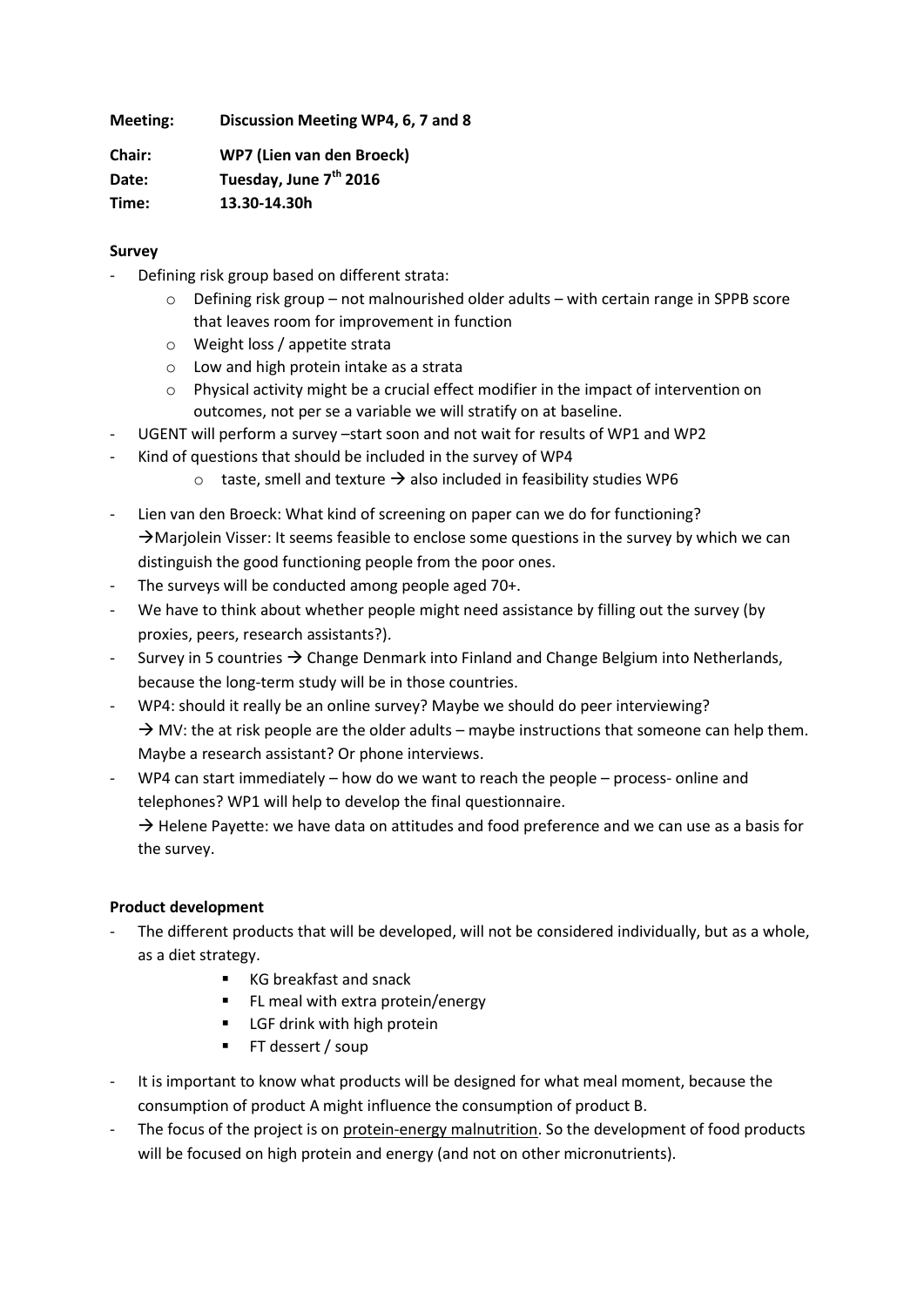- For 99% of the population, high protein intake will not be a danger. Only in case of severe kidney disease, high protein intake may be harmful (exclude those from trial).
- Frigilunch prefers cold line. Finland agrees with cold line.
- Most of the older people have a microwave (both in Finland and The Netherlands).
- Studying an intervention is a multi-step approach. Step 1: you want to know whether the intervention is effective. So, in the intervention study you want an optimal intervention. In this way, you could study the "real" effect of the intervention (and will not end up with no results because of low compliance, etc.). Step 2: You want to know whether the intervention is costeffective, you can study impact of motivation/compliance etc. Step 3: Implementation research to translate intervention to ' real life'. Step 1 and 2 are part of WP8 in PROMISS.
- The focus of the persuasion will be on the adherence of the older people to the whole dietary strategies (including the use of new products) and physical activities.
- Important to think about is the distribution of meals daily or weekly? In the Netherlands there is a distribution network, but not yet in Finland.

# **Activities & tasks**

- Sharing relevant information and documents via the website and for now (until the website is launched) via a temporary Dropbox. Please include, when you upload a document, a small conclusion of why and for whom you think this might be relevant information.
- PO will create a PROMISS Dropbox
- Next meetings:
	- o WP1, 2 and 3: monthly conference calls in the first period.
	- o WP9: no fixed meetings in the first period.
	- o WP4 and 7: monthly conference calls in the first period.